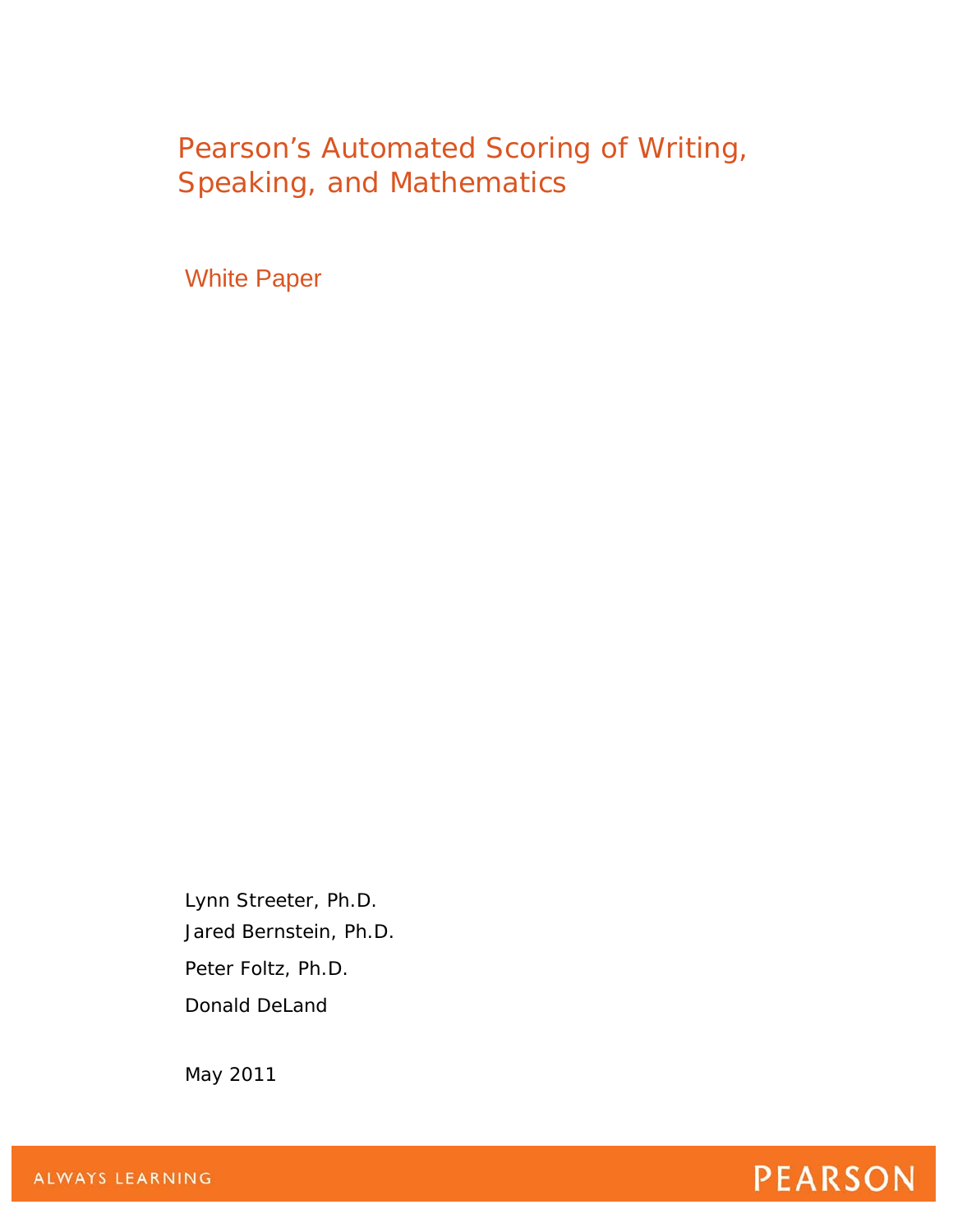#### **About Pearson**

Pearson, the global leader in education and education technology, provides innovative print and digital education materials for preK through college, student information systems and learning management systems, teacher licensure testing, teacher professional development, career certification programs, and testing and assessment products that set the standard for the industry. Pearson's other primary businesses include the Financial Times Group and the Penguin Group. For more information about the Assessment & Information group of Pearson, visit [http://www.pearsonassessments.com/.](http://www.pearsonassessments.com/)

#### **About Pearson's White Papers**

Pearson's white paper series shares the perspectives of our assessment experts on selected topics of interest to educators, researchers, policy makers and other stakeholders involved in assessment and instruction. Pearson's publications in .pdf format may be obtained at: [http://www.pearsonassessments.com/research.](http://www.pearsonassessments.com/research)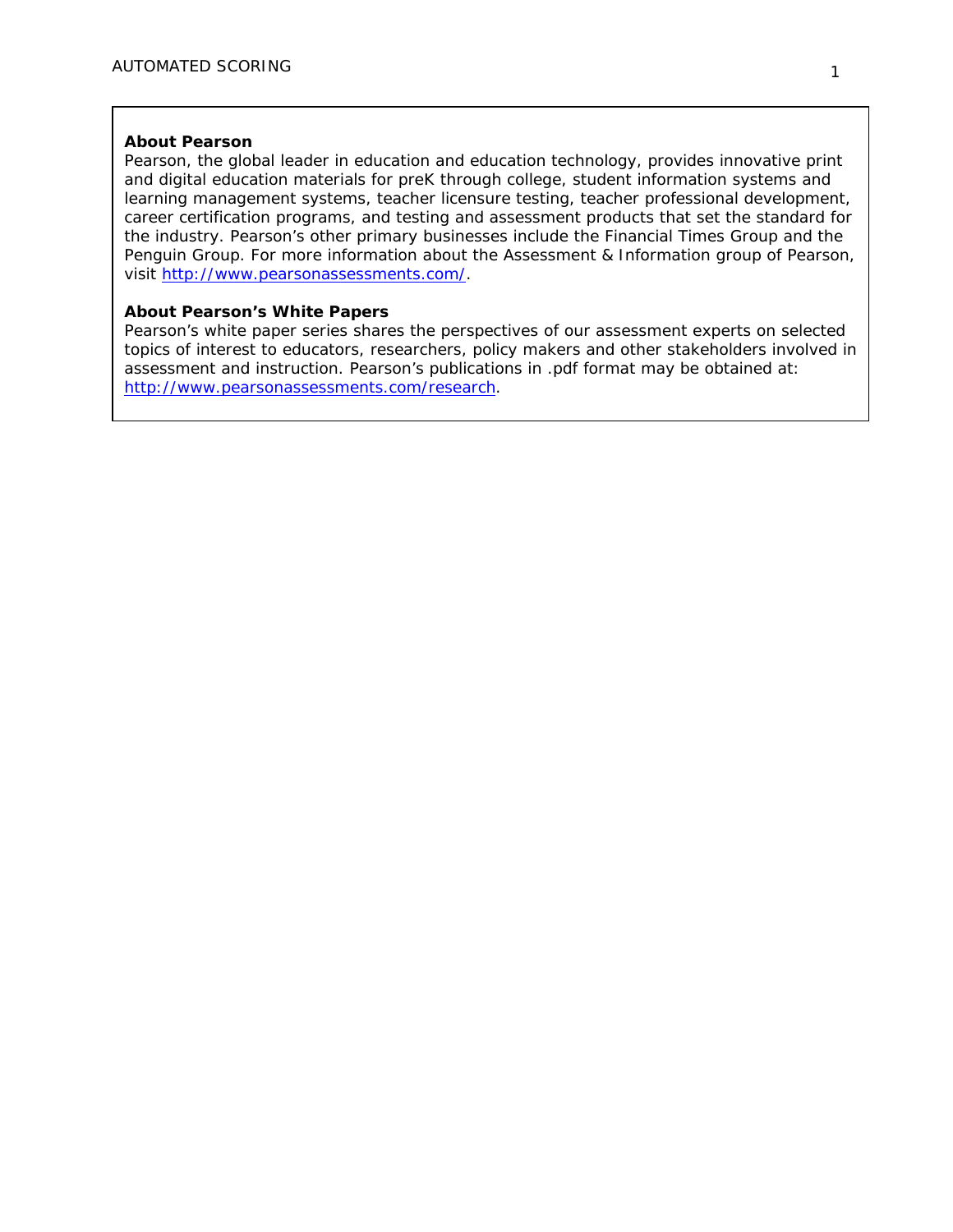#### Executive Summary

The new assessment systems designed to measure the Common Core standards will include far more performance-based items and tasks than most of today's assessments. In order to provide feedback quickly and make scoring of the responses affordable, the new assessments will rely heavily on artificial intelligence scoring, hereafter referred to as automated scoring. Familiarity with the current range of applications and the operational accuracy of automatic scoring technology can help provide an understanding of which item types can be scored automatically in the near term. This document describes several examples of current item types that Pearson has designed and fielded successfully with automatic scoring. The item examples are presented along with operational reliability and accuracy figures, as well as information of the nature and development of the automated scoring systems used by Pearson.

In the 1990s, the people of Pearson's Knowledge Technologies group (KT) invented many of the key techniques that enable automatic scoring of constructed language in assessment tasks. In the succeeding 15 years, Pearson has assembled these researchers into an advanced development group with an intellectual property base that is unparalleled in the assessment field. Now, working as a unique stand-alone group inside Pearson, KT has automatically scored many millions of written and spoken responses. KT has measured core language and literacy skills as evidenced in students' constructed responses. Similar tasks also elicit responses that are assessed for content knowledge. In 2010 KT scored over 20 million spoken and written responses from all over the globe.

The document introduces a framework for understanding Pearson's work in automated scoring. KT automatically scores written, spoken, and to a lesser extent mathematical responses. For most aspects of writing and speaking, the performance of automated scoring already equals or surpasses that of human raters. Written text can be scored for language arts and content domains, such as science, social studies, and history. Written texts are scored for declarative knowledge and language skills as reflected in stylistic and mechanical aspects of writing. Spoken responses are scored for declarative knowledge and speech quality in tasks such as reading aloud to determine fluency and in orally summarizing a reading. The most extensive applications of spoken technology are determining proficiency in speaking and understanding English as well as other languages. Written and spoken automated scoring have been combined to assess the traditional four language skills (reading, writing, speaking, and listening) for college admission and employment decisions. Pearson's automated mathematics assessments are under development and will allow students to show and explain their work as they step through computations, derivations, and proofs using graphic and equation editors and text input.

KT has scored constructed responses for use in primary, secondary and post-secondary education, as well as for governments, publishers, and other corporations. Pearson's accumulated experience with large-scale automatic scoring affirms the feasibility of using our technology in emerging assessments, such as those envisioned in the Common Core State Standards (CCSS). These new assessments will require complex, authentic task types that elicit integrative student performances and can be scored automatically with available technologies.

Examples of items and actual assessments are described throughout the paper along with comparisons with human judgments where available. The examples of automated scoring technology are intended to inform educators, policy makers, and test developers about the state of the field and its potential for use in near-term and future assessment systems.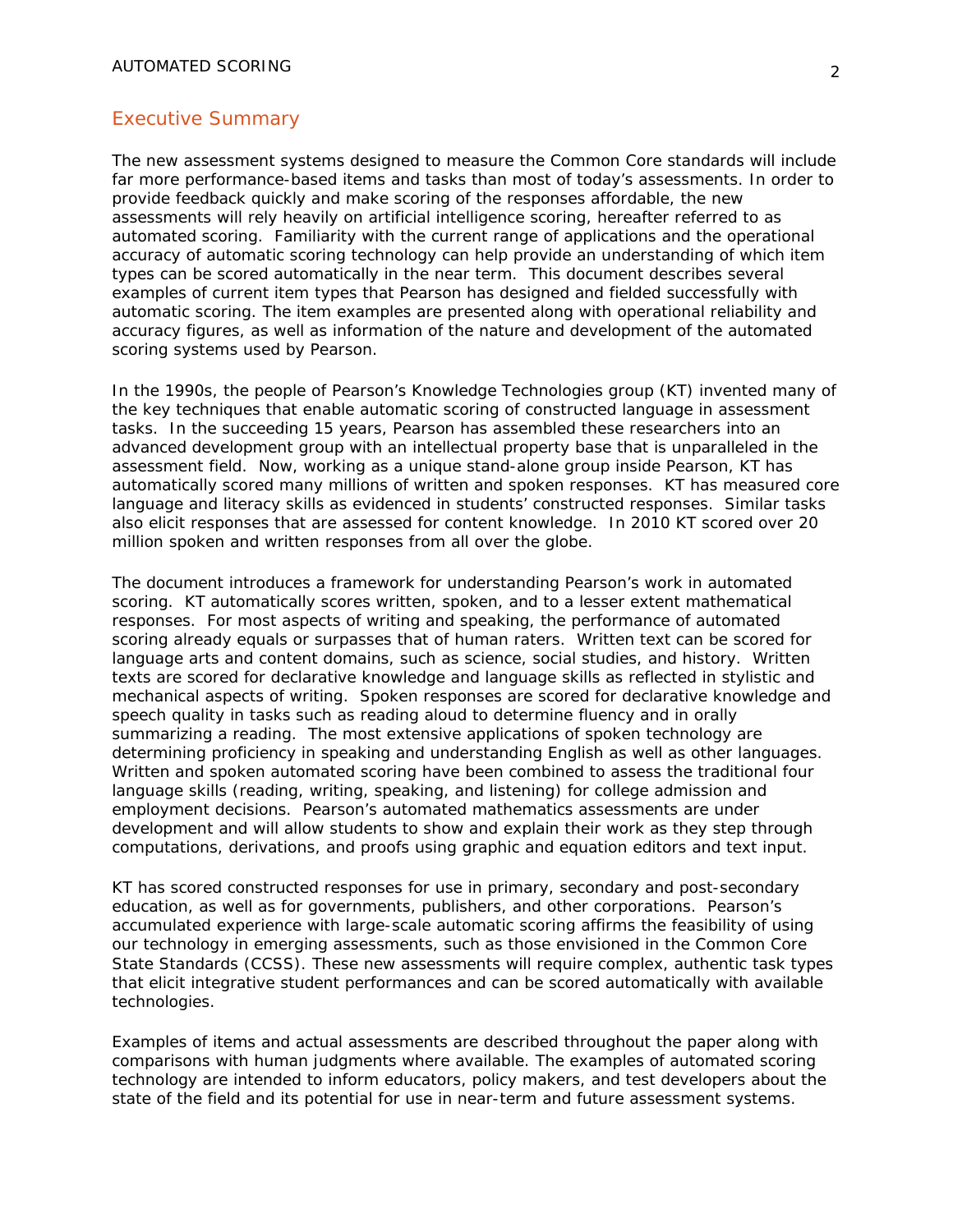# **Pearson's Automated Scoring of Writing, Speaking, and Mathematics**

# **Introduction**

The Common Core State Standards (CCSS) advocate that students be taught 21<sup>st</sup> century skills, using authentic tasks and assessments. Students should exhibit effective content knowledge and independent thinking in their ability to critique information, evaluate evidence, and make sense of problems in order to solve them. New assessments will incorporate more items that require students to demonstrate their problem solving skills on authentic, complex tasks in language arts, mathematics, and other content areas. The use of constructed-response (CR) items will grow, increasing reliance on human scoring, intelligent computer scoring or a combination of both.

Automated scoring systems provide consistency over time and location, which promotes equity, enables accurate trend analysis, and provides comparable results for use at the classroom, school, district, or state level. Automated scoring of CR items has grown rapidly in large scale testing because systems can produce scores more reliably and quickly and at a lower cost than human scoring (see Topol, Olson, & Roeber, 2011). There are several automated systems (at Pearson and elsewhere) able to score CR items, including essays, spoken responses, short text answers to content questions, and numeric and graphic responses to math questions. Generally, scoring systems for CR items require digital delivery of items and entry of responses. As with human scoring, the accuracy of automated scoring depends on several factors, including task clarity and well-designed training data. For automated scoring systems, the degree of constraint expected in the constructed responses is somewhat more important than it is with human ratings.

# Pearson's Knowledge Technologies

In the 1990s, the people of Pearson's Knowledge Technologies group (KT) invented many of the key techniques that enable automatic scoring of constructed language in assessment tasks. In the succeeding 15 years, Pearson has assembled these researchers into an advanced development group with an intellectual property base that is unparalleled in the assessment field. Now, working as a unique stand-alone group inside Pearson, KT has automatically scored many millions of written and spoken responses. KT has measured core language and literacy skills as evidenced in students' constructed responses. Similar tasks also elicit responses that are assessed for content knowledge. (Additional knowledge about products and research can be found at www.pearsonkt.net; [www.versant.com;](http://www.versant.com/) writetolearn.net.) In 2010 KT scored over 20 million spoken and written responses from all over the globe.

# Evaluating Automated Scoring Systems

How does one know automated scoring works well enough for a high-stakes test? The following two questions (adapted from several in Williamson et al., 2010) are useful for evaluating any automatic scoring system.

- *1. Are automated scoring methods disclosed in sufficient detail to determine their merit?*
- *2. Are automated scores consistent with consensus scores from human graders?*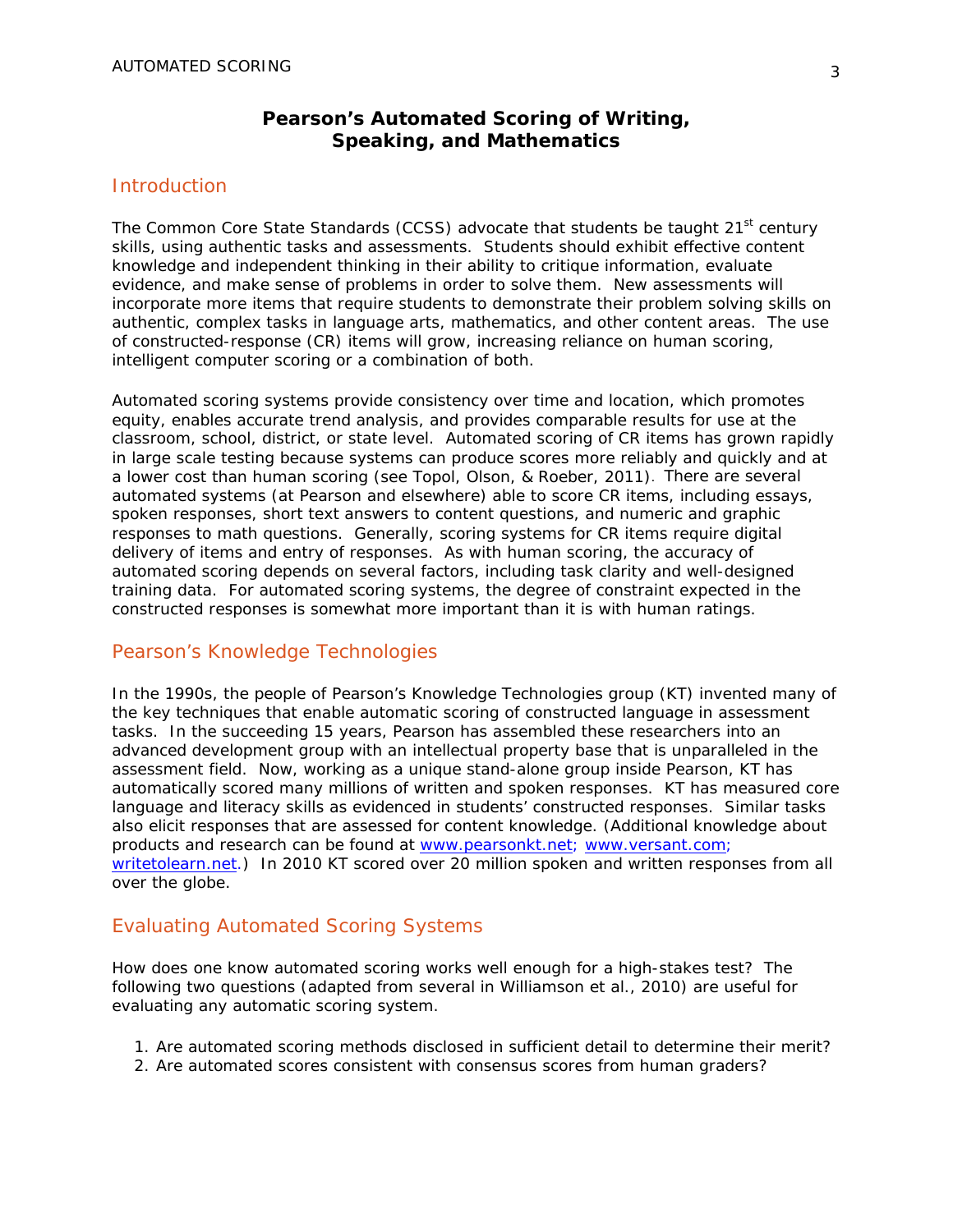This document focuses on these questions in relation to currently operational CR item types that Pearson scores automatically. The document provides examples of item types now being scored with descriptions of the scoring methods. Much more detailed information on item types and how they are scored is available in other published technical articles and in Pearson technical reports (e.g. Bernstein & Cheng, 2008, Foltz et al., 2000, Landauer et al., 2002). The most basic question is: does an automatic system produce consistently accurate scores? This is usually answered by addressing question 2, above. Table 1 presents correlation coefficients between automated scores and consensus human scores for a sample of written and spoken constructed responses.

|                   |                                                          |      | <b>Autoscoring Performance</b>            |                                  |                                 |
|-------------------|----------------------------------------------------------|------|-------------------------------------------|----------------------------------|---------------------------------|
| Response          | <b>Assessment Prompt</b><br><b>Material</b>              | N    | Machine-Human<br><b>Score Correlation</b> | Human-Human<br>Score Correlation | Source                          |
|                   | 81 published essay<br>prompts (grade 6-12)               | 400  | 0.89                                      | 0.86                             | Prentice Hall                   |
| Written           | 18 research-leveled essay<br>prompts (grade 4-12)        | 635  | 0.91                                      | 0.91                             | <b>MetaMetrics</b>              |
|                   | 5 synthesizing memos<br>from multiple sources            | 1239 | 0.88                                      | 0.79                             | Council for Aid to<br>Education |
|                   | 2000 spoken English tests<br>adults, diverse items types | 50   | 0.97                                      | 0.98                             | Balogh & et al. (2005)          |
| poken<br>$\sigma$ | 3000 spoken Arabic<br>(diverse item types)               | 134  | 0.97                                      | 0.99                             | Bernstein et al. (2009)         |
|                   | 9 Oral Reading Fluency<br>passages for $1st - 5th$ grade | 248  | 0.98                                      | 0.99                             | Downey et al. (2011)            |

**Table 1.** *Indicators of scoring quality for six operational item sets. N is the number of test-takers per test or item used in the calculations. Machine-Human correlations are between one fully automatic score and a consensus human score (rating the same material). For comparison, the Human-Human column shows correlations between scores from two human graders for the same materials.* 

For example, the third row of Table 1 shows score accuracy indicators for a set of five information-integration items. For each item, students were asked to write memos that synthesized information from multiple sources, including letters, memos, summaries of research reports, newspaper articles, maps, photographs, diagrams, tables, charts, and interview notes or transcripts. The resulting set of 1239 written responses was then scored by machine and by independent raters. The 0.88 correlation coefficient in the "Machine-Human" column indicates that machine scores are a reasonably close match to a good human score derived by combining the human scores to form a stable consensus score. One can intuit how close a 0.88 correlation is for these data by comparing it to the average correlation between pairs of scores given by pairs of individual skilled human raters, shown as the Human-Human correlation of 0.79. Thus, for these memos, automatic scores are closer to a stable consensus human score than one expert score is to another.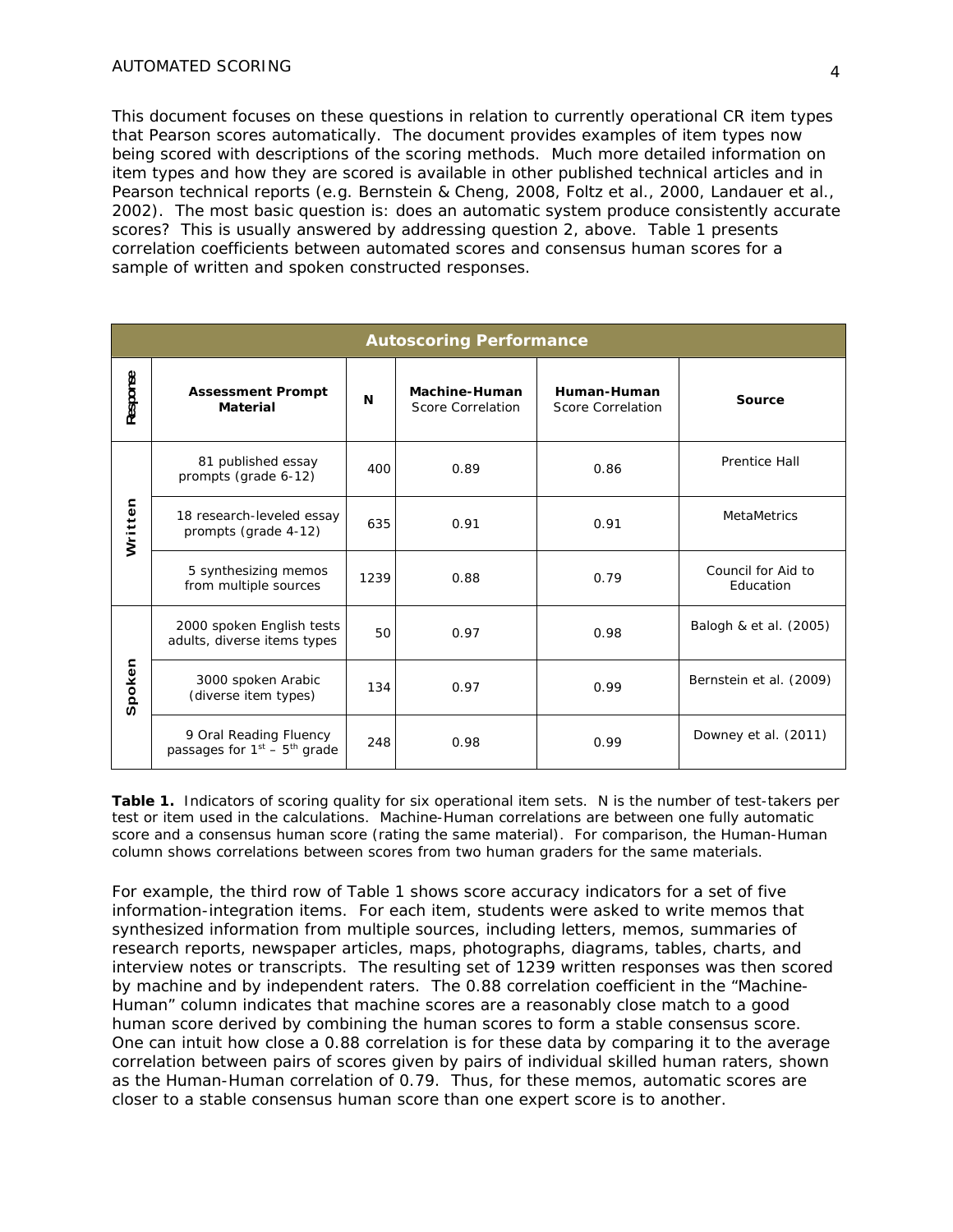# Performance Types to Score

Setting aside handwritten text and freehand graphic responses, which as yet cannot be scored automatically, constructed response item types amenable to automated scoring can be organized by presentation and response modality as represented in the following two matrices:

|                       | <b>Presentation</b> |         | <b>Response</b> |         |
|-----------------------|---------------------|---------|-----------------|---------|
| <b>Scoring Focus</b>  | Spoken              | Written | Spoken          | Written |
| Declarative Knowledge |                     |         |                 |         |
| Language Skills       |                     |         |                 |         |

|                      | <b>Presentation</b>    |                 |                            | <b>Response</b> |                 |                         |
|----------------------|------------------------|-----------------|----------------------------|-----------------|-----------------|-------------------------|
| <b>Scoring Focus</b> | Graphic<br><b>Info</b> | Written<br>Text | Equation and/or<br>Graphic | Graphic<br>Info | Written<br>Text | Eq. & Graphic<br>Editor |
| <b>Mathematics</b>   |                        | $^{+}$          |                            |                 |                 |                         |

For measurement of both knowledge and language skills, Pearson has fielded automatic scoring within instructional products and in educational testing. Automatic scoring has already worked well in a number of performance task types including, among others:

- 1. Passage summary (written or spoken presentation and written or spoken response),
- 2. Written form (essay, email, response to a scenario, quality of group problem solving),
- 3. Spoken form (read aloud, retell passages, elicited imitation, reconstruct sentences),
- 4. Short-answer questions (written or spoken presentation and response), e.g. reading comprehension, science concepts, multisource information synthesis,
- 5. Oral reading fluency (rate, accuracy, and expression).

Examples of these operational item types alone and in combination are briefly described in the following section.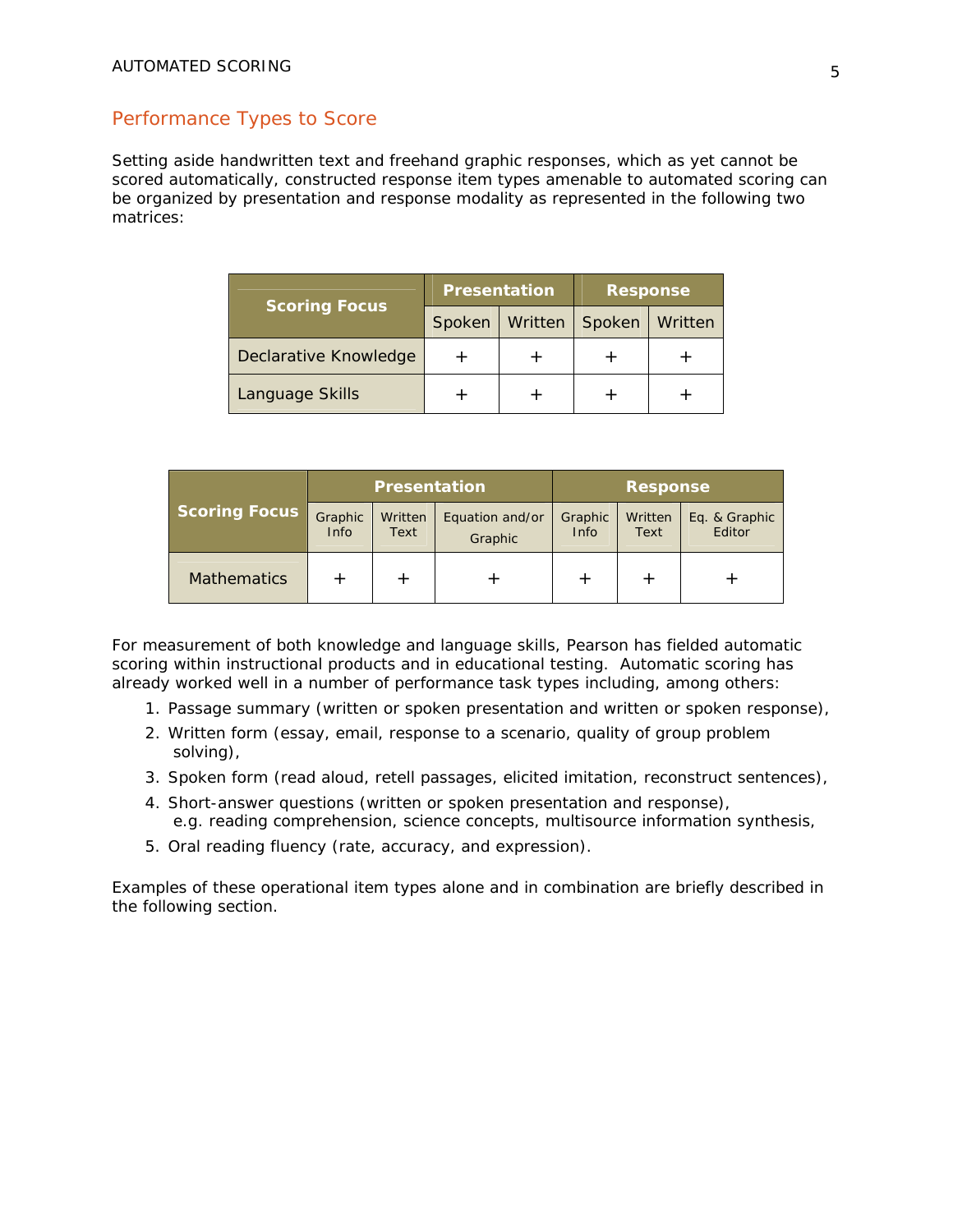## Item Examples

#### **Essay Writing**

In the WriteToLearn<sup>®</sup> product, an essay prompt (e.g. writing a letter to a local pet store) is presented to the student, who writes a response in the textbox below the prompt. The panel on the right shows the feedback results given by the system. The system gives an overall score as well as scores on traits of writing. The student's previous scores are shown by the triangles above the blue score bars. Criterion scores are shown by the green bars. Analysis of spelling, grammar, and possible repetition of information is available by clicking on the links provided. Clicking on individual traits, such as content or organization provides more detailed explanations of how to improve particular scored aspects of writing.



**Figure 1:** *Two screen shots from the WriteToLearn product. The left image shows a prompt and a typed-in response; the right image shows the student feedback scoreboard.* 

|                           | <b>Presentation</b> |         | <b>Response</b> |         |
|---------------------------|---------------------|---------|-----------------|---------|
| <b>Curriculum Content</b> | Spoken              | Written | Spoken          | Written |
| Declarative Knowledge     |                     |         |                 |         |
| Language Skills           |                     |         |                 |         |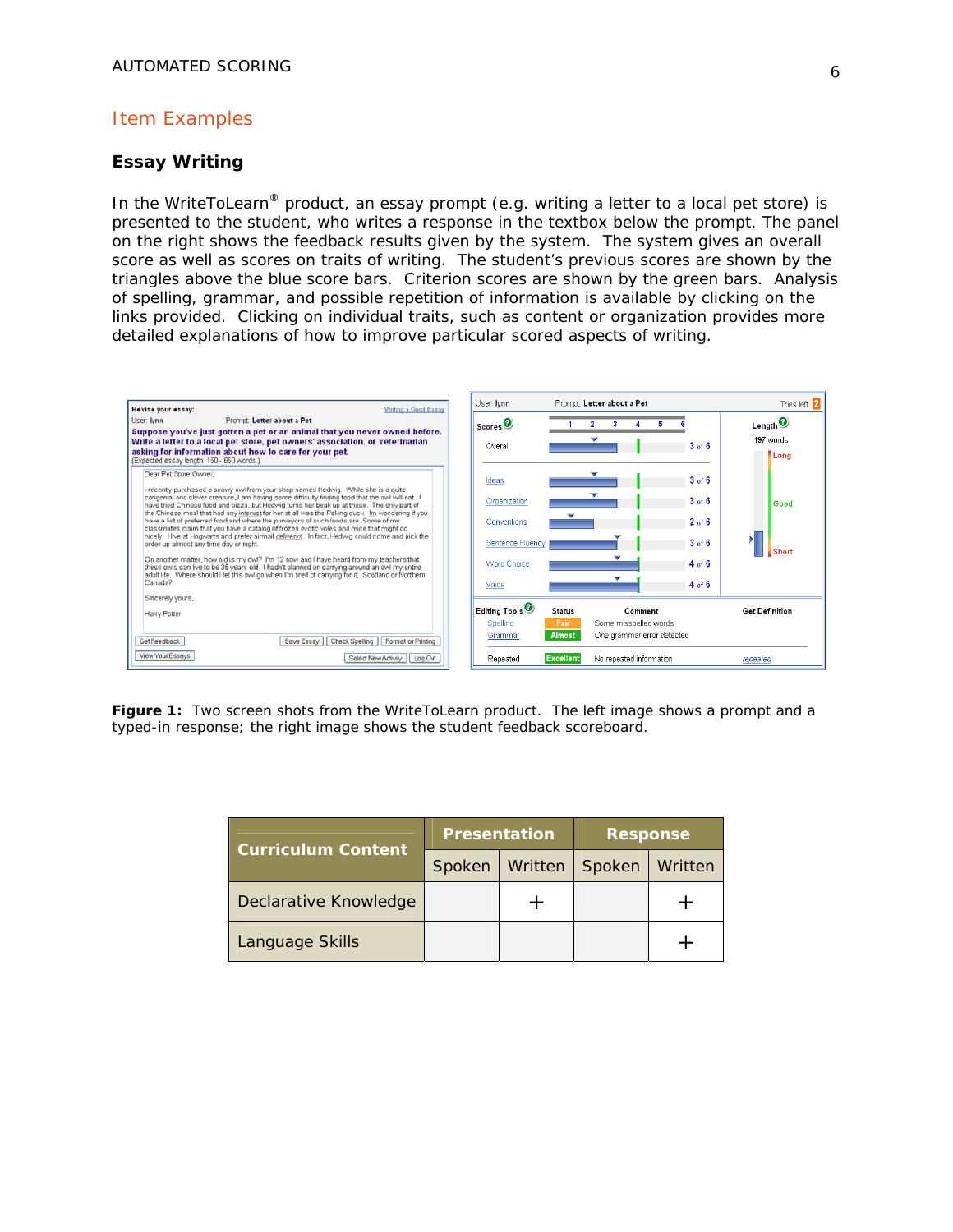## **Oral Reading Fluency and Summarization**

In several Pearson instructional products and assessments, a text passage is presented to students who read it aloud, then summarize the passage (narrative or expository) in their own words. When the response is spoken, depending on the application, the scoring system returns any or all of the following score types:

- 1. Oral reading rate, accuracy and/or expressiveness,
- 2. Decoding and word recognition skill,
- 3. Reading comprehension,
- 4. If English is the second language, vocabulary and/or proficiency level,
- 5. Fluency in spontaneous speaking.

In Pearson's Oral Reading Fluency system, students read a grade-appropriate passage for a minute. Pearson's KT system then analyzes the speech for rate, accuracy and fluency. The automatic scores correlate with human scores at 0.98, while the correlation between pairs of human raters is 0.99 (based on 245 delivered fluency tests delivered to  $4<sup>th</sup>$  grade students). Below [i](#page-23-0)s an example of a 4th grade passage used with the Oral Reading Fluency system and a transcript of the student's spoken summary response.



**Figure 2**. *Left panel shows a read-aloud passage marked to reflect an oral reading performance. Right panel is a transcription of the same student's spoken summary*.

| <b>Curriculum Content</b> | <b>Presentation</b> |         | <b>Response</b>  |  |
|---------------------------|---------------------|---------|------------------|--|
|                           | Spoken              | Written | Spoken   Written |  |
| Declarative Knowledge     |                     |         |                  |  |
| Language Skills           |                     |         |                  |  |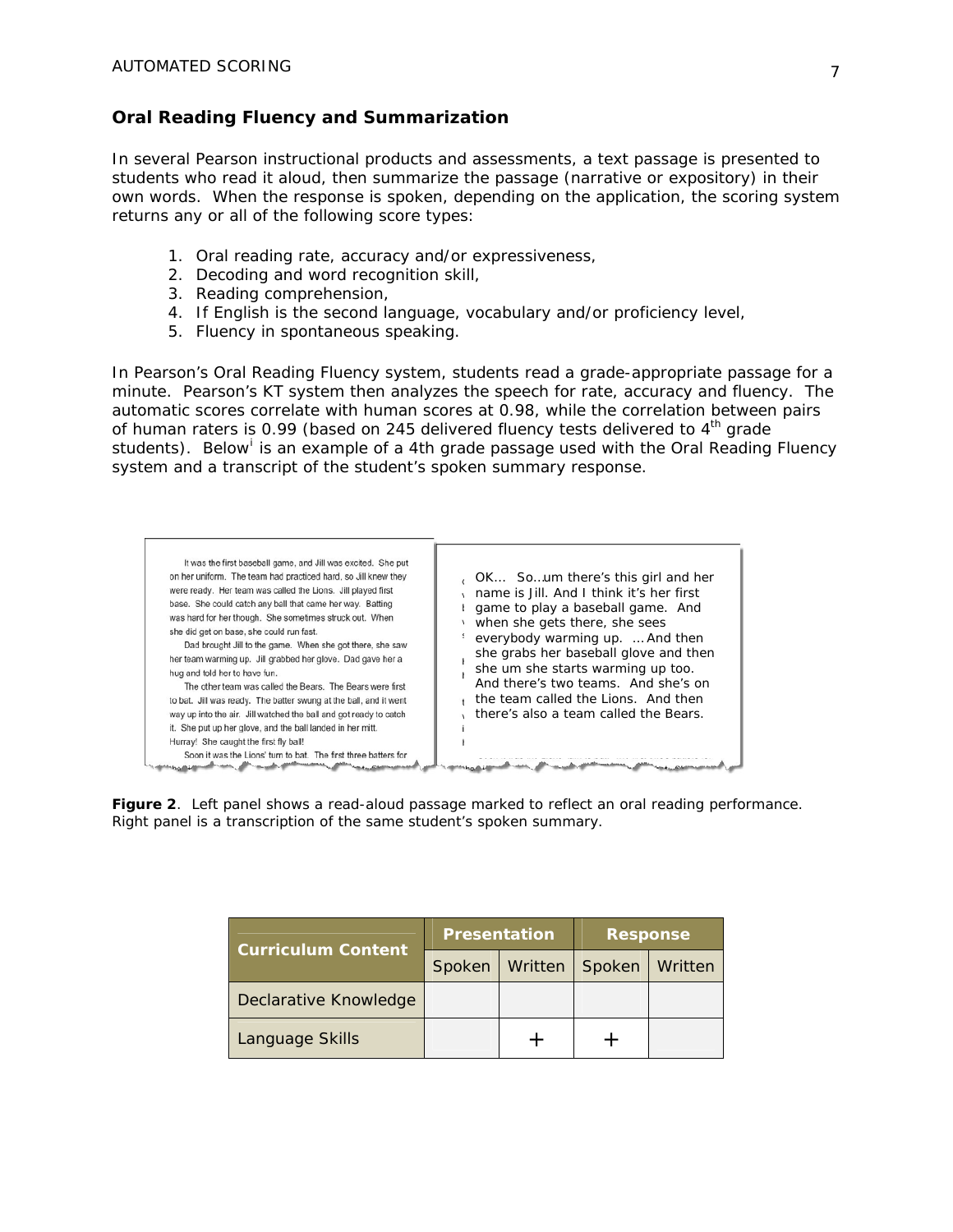#### **Summarization for Assessing Reading Comprehension**

In the WriteToLearn product, reading comprehension is assessed by the content of the student's summary shown in the right panel, generated after reading a chapter-length passage, shown in the left panel. Feedback is provided showing how well the student covered the content of each major section in the reading. Feedback also includes indications of student copying from the text, redundant and irrelevant information as well as whether the summary is too long or too short. Students can reread and revise their summary until reaching a predetermined passing threshold.

| <b>WriteToLearn</b>                                                                                                                               | Reading: Penguins   Control Working on Summary                                                                                                                                                                                                        | User Ivnn<br>ant limit mill. | Revise your summary:<br>Reading: Penguins<br>Expected summary length: 80 - 250 words.                                                                                                                                                                                                                                                                                                                                                                                                                                                                                                                                                                                                                                                                                                                                                                                                                                                              | Writing a Good Summary                |
|---------------------------------------------------------------------------------------------------------------------------------------------------|-------------------------------------------------------------------------------------------------------------------------------------------------------------------------------------------------------------------------------------------------------|------------------------------|----------------------------------------------------------------------------------------------------------------------------------------------------------------------------------------------------------------------------------------------------------------------------------------------------------------------------------------------------------------------------------------------------------------------------------------------------------------------------------------------------------------------------------------------------------------------------------------------------------------------------------------------------------------------------------------------------------------------------------------------------------------------------------------------------------------------------------------------------------------------------------------------------------------------------------------------------|---------------------------------------|
| <b>Deak</b><br>wing.                                                                                                                              | finne                                                                                                                                                                                                                                                 | D图案                          | Penguins are funny birds! Like other birds they have feathers and wings and claws and beeks.<br>But penguins don't fly and when they want to move around they waddle on their short stubby<br>legs. They look like they are going to fall over! When they go into the sea, they slide on their<br>bellies over the snow. When they are in the water they use their flippers for swimming. They<br>go in and out of the water.<br>They like to swim and catch fish to eat. Most penguins like to live in really, really cold places<br>like Antactica. Because it's cold where they live, they need lots of fat underneath their skin.<br>Their feathers are waterproof, so they don't get cold from the sea.<br>The come out of eggs that the mother and father both sit on and then they sit under their<br>mother to keep warm. The whole lot of them huddle around to stay warm. Global warming<br>may make their lives a bit more comfortable. |                                       |
| A penguin                                                                                                                                         | Penguins use their wings as figgers to swint                                                                                                                                                                                                          |                              |                                                                                                                                                                                                                                                                                                                                                                                                                                                                                                                                                                                                                                                                                                                                                                                                                                                                                                                                                    |                                       |
| Penguins are birds. They lay eggs. They<br>have wings and feathers. They have beaks.<br>They have claws. But penguins are not like<br>most birds. | Penguins cannot fly. They swim! Their<br>wings are figgers. These figgers push-<br>them forward through the water. Their<br>feathers make penguins waterproof. When<br>periguins stand on land or ice, water s.id.<br>rolls right off their feathers! |                              |                                                                                                                                                                                                                                                                                                                                                                                                                                                                                                                                                                                                                                                                                                                                                                                                                                                                                                                                                    |                                       |
|                                                                                                                                                   |                                                                                                                                                                                                                                                       |                              | Get Feedback<br>Save Summary                                                                                                                                                                                                                                                                                                                                                                                                                                                                                                                                                                                                                                                                                                                                                                                                                                                                                                                       | Check Spelling<br>Format for Printing |
|                                                                                                                                                   |                                                                                                                                                                                                                                                       |                              | View Your Summaries                                                                                                                                                                                                                                                                                                                                                                                                                                                                                                                                                                                                                                                                                                                                                                                                                                                                                                                                | Select New Activity   Log Out         |
|                                                                                                                                                   |                                                                                                                                                                                                                                                       |                              |                                                                                                                                                                                                                                                                                                                                                                                                                                                                                                                                                                                                                                                                                                                                                                                                                                                                                                                                                    |                                       |
|                                                                                                                                                   |                                                                                                                                                                                                                                                       |                              |                                                                                                                                                                                                                                                                                                                                                                                                                                                                                                                                                                                                                                                                                                                                                                                                                                                                                                                                                    |                                       |
|                                                                                                                                                   | User: Iynn                                                                                                                                                                                                                                            | <b>Reading: Penguins</b>     |                                                                                                                                                                                                                                                                                                                                                                                                                                                                                                                                                                                                                                                                                                                                                                                                                                                                                                                                                    |                                       |
|                                                                                                                                                   |                                                                                                                                                                                                                                                       |                              |                                                                                                                                                                                                                                                                                                                                                                                                                                                                                                                                                                                                                                                                                                                                                                                                                                                                                                                                                    |                                       |
|                                                                                                                                                   |                                                                                                                                                                                                                                                       |                              | Tries left                                                                                                                                                                                                                                                                                                                                                                                                                                                                                                                                                                                                                                                                                                                                                                                                                                                                                                                                         |                                       |
|                                                                                                                                                   | <b>Section Coverage</b><br>Poor                                                                                                                                                                                                                       | <b>Excellent</b><br>Fair     | Length $\odot$                                                                                                                                                                                                                                                                                                                                                                                                                                                                                                                                                                                                                                                                                                                                                                                                                                                                                                                                     |                                       |
|                                                                                                                                                   | ◙                                                                                                                                                                                                                                                     |                              | 170 words                                                                                                                                                                                                                                                                                                                                                                                                                                                                                                                                                                                                                                                                                                                                                                                                                                                                                                                                          |                                       |
|                                                                                                                                                   | A Different Kind of<br>Bird (pgs. 2-3)                                                                                                                                                                                                                |                              | Long                                                                                                                                                                                                                                                                                                                                                                                                                                                                                                                                                                                                                                                                                                                                                                                                                                                                                                                                               |                                       |
|                                                                                                                                                   | <b>Where Penguins</b>                                                                                                                                                                                                                                 |                              |                                                                                                                                                                                                                                                                                                                                                                                                                                                                                                                                                                                                                                                                                                                                                                                                                                                                                                                                                    |                                       |
|                                                                                                                                                   | Live (pgs. 4-5)                                                                                                                                                                                                                                       |                              |                                                                                                                                                                                                                                                                                                                                                                                                                                                                                                                                                                                                                                                                                                                                                                                                                                                                                                                                                    |                                       |
|                                                                                                                                                   | <b>How Penguins</b><br>Breed (pgs. 6-7)                                                                                                                                                                                                               |                              | Good                                                                                                                                                                                                                                                                                                                                                                                                                                                                                                                                                                                                                                                                                                                                                                                                                                                                                                                                               |                                       |
|                                                                                                                                                   | <b>How Penguins</b>                                                                                                                                                                                                                                   |                              |                                                                                                                                                                                                                                                                                                                                                                                                                                                                                                                                                                                                                                                                                                                                                                                                                                                                                                                                                    |                                       |
|                                                                                                                                                   | Move (pg. 8)                                                                                                                                                                                                                                          | Hint                         |                                                                                                                                                                                                                                                                                                                                                                                                                                                                                                                                                                                                                                                                                                                                                                                                                                                                                                                                                    |                                       |
|                                                                                                                                                   |                                                                                                                                                                                                                                                       |                              |                                                                                                                                                                                                                                                                                                                                                                                                                                                                                                                                                                                                                                                                                                                                                                                                                                                                                                                                                    |                                       |
|                                                                                                                                                   |                                                                                                                                                                                                                                                       |                              | Short                                                                                                                                                                                                                                                                                                                                                                                                                                                                                                                                                                                                                                                                                                                                                                                                                                                                                                                                              |                                       |
|                                                                                                                                                   | Editing Tools <sup>O</sup><br><b>Status</b>                                                                                                                                                                                                           | Comment                      | <b>Get Definition</b>                                                                                                                                                                                                                                                                                                                                                                                                                                                                                                                                                                                                                                                                                                                                                                                                                                                                                                                              |                                       |
|                                                                                                                                                   | <b>Excellent</b><br>Copying                                                                                                                                                                                                                           | No copied parts              |                                                                                                                                                                                                                                                                                                                                                                                                                                                                                                                                                                                                                                                                                                                                                                                                                                                                                                                                                    |                                       |
|                                                                                                                                                   | Spelling<br><b>Almost</b>                                                                                                                                                                                                                             | A few misspelled words       |                                                                                                                                                                                                                                                                                                                                                                                                                                                                                                                                                                                                                                                                                                                                                                                                                                                                                                                                                    |                                       |
|                                                                                                                                                   | <b>Almost</b><br>Repeated                                                                                                                                                                                                                             | Possibly repeated content    | repeated                                                                                                                                                                                                                                                                                                                                                                                                                                                                                                                                                                                                                                                                                                                                                                                                                                                                                                                                           |                                       |

**Figure 3**: *Summarization task. The student reads the chapter about penguins shown in the upper left and writes a summary as shown in the upper right panel. The bottom panel shows the summarization score board. Content coverage on each of the four major sections of the reading is shown by the blue bars. The student's previous submission is shown by blue triangles. The length of the summary is in the "good" region—neither too short nor too long.*

| <b>Curriculum Content</b> | <b>Presentation</b> |         | <b>Response</b> |         |
|---------------------------|---------------------|---------|-----------------|---------|
|                           | Spoken              | Written | Spoken          | Written |
| Declarative Knowledge     |                     |         |                 |         |
| Language Skills           |                     |         |                 |         |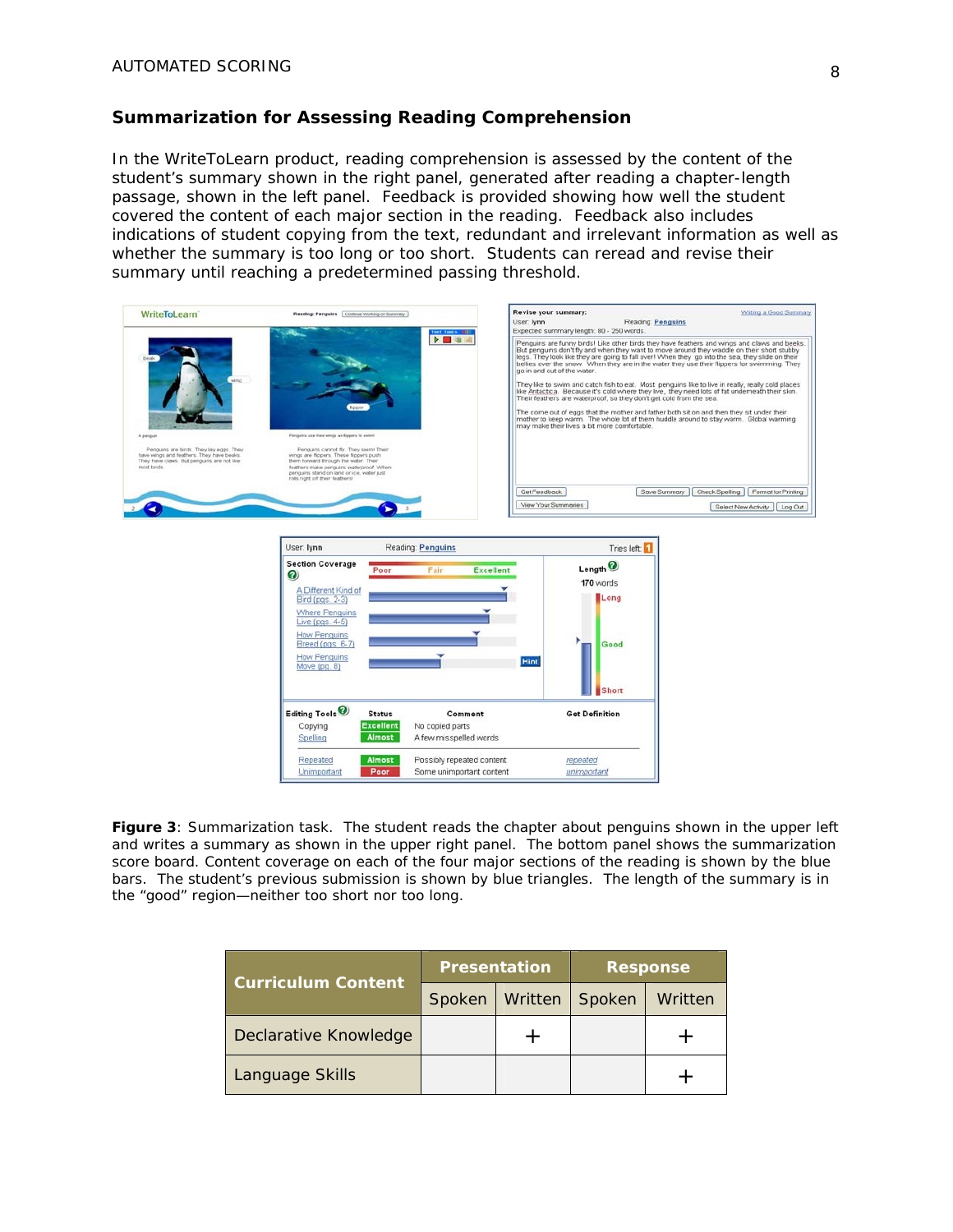#### **Core Spoken Language Proficiency**

Pearson offers Versant™ spoken language proficiency tests for English, Spanish, Dutch, Arabic, and soon Mandarin and French. In the Versant English Test either spoken or written items are presented. The student hears a sequence of three short phrases and responds by re-ordering the elements into a sensible sentence. The panel on the left shows the text of a sentence-build item. Combining base measures from five item types (read sentences, repeat sentences, answer short questions, build sentences from phrases, and re-tell spoken passages), the scoring system returns an Overall speaking measure, composed from four reported subscores: Sentence Mastery, Vocabulary, Fluency, and Pronunciation.

| Nenu<br>Welcome to<br><b>PEARSON</b>                                                                                                                                                                                                                               | <b>SCORE REPORT</b><br>)) VERSANT<br>Versant English Test                                                                                                                                                                                                                                                                                  |
|--------------------------------------------------------------------------------------------------------------------------------------------------------------------------------------------------------------------------------------------------------------------|--------------------------------------------------------------------------------------------------------------------------------------------------------------------------------------------------------------------------------------------------------------------------------------------------------------------------------------------|
| <b>Versant Testing System</b><br>Versant Professional: Listen<br>& Speak - Field Test                                                                                                                                                                              | <b>OVERALL SCORE</b><br><b>Test klentification Number:</b><br>12345678<br>48<br><b>Test Completion Date:</b><br>January 1, 2009<br><b>Teef Completion Time:</b><br>1:23 PM (OTC)                                                                                                                                                           |
| Part D : Sentence Builds                                                                                                                                                                                                                                           | <b>SKILL AREA</b><br>SCORE<br>70<br>50<br>œ                                                                                                                                                                                                                                                                                                |
| Please rearrange the word groups into a sentence.                                                                                                                                                                                                                  | Overall Score<br>$\bullet$                                                                                                                                                                                                                                                                                                                 |
| Example:                                                                                                                                                                                                                                                           | 48<br><b>Sentence Mastery</b>                                                                                                                                                                                                                                                                                                              |
| Example:                                                                                                                                                                                                                                                           | Vocabulary<br>53                                                                                                                                                                                                                                                                                                                           |
| A voice says:                                                                                                                                                                                                                                                      | 4B<br>Fluency<br>Pronunciation<br>æ                                                                                                                                                                                                                                                                                                        |
| "has read"  "my mother"  "her favorite magazine"                                                                                                                                                                                                                   |                                                                                                                                                                                                                                                                                                                                            |
|                                                                                                                                                                                                                                                                    | <b>DESCRIPTION</b>                                                                                                                                                                                                                                                                                                                         |
|                                                                                                                                                                                                                                                                    | Ovarat<br>The Ovaral Score of the text represents the ability to understand spoken Engith and<br>speak it intelligibly at a native the conversational pace on everyday topics. Scores are<br>based on a weighind contenation of four degrees to subscores. Scores are reported in the<br>range from 20 to 80.                              |
|                                                                                                                                                                                                                                                                    | Candidate's<br>Candidate can handle many uttersnoes using a vertety of words and structures, and can<br>follow and somalitmes participate in a native-paced conversation. Pronunciation is mostly<br><b>Cooststand</b><br>intelligible, candidate can express some composite information on familiar topics to a<br>cooperative Islaner.   |
|                                                                                                                                                                                                                                                                    | 4 2008 Pearson Education, Inc. or its affiliated). All rights reserved. Cridinate and Versant<br>ani tradizments, in the U.S. and/or other countries, of Pearson Education, Inc. or its<br>affiliation). Other names may be the trademarks of their respective owners.<br>For more information, visit us online at ance, Variate Tack com- |
| © 2009 Pearson Education, Inc. or its affiliate(s). All rights reserved. Ordinate and Versant are trademarks, in the U.S. and/or other<br>countries, of Pearson Education, Inc. or its affiliate(s). Other names may be the trademarks of their respective owners. | <b>PEARSON</b>                                                                                                                                                                                                                                                                                                                             |

**Figure 4**. *The left panel is a screen showing an example sentence-build item. Following one example presentation by voice, which is printed on the form shown as well, the test taker speaks the response. All items are presented and responded to only by voice. The right panel is a sample score report for an L2 spoken English test.*

| <b>Curriculum Content</b> | <b>Presentation</b> |         | <b>Response</b> |         |
|---------------------------|---------------------|---------|-----------------|---------|
|                           | Spoken              | Written | Spoken          | Written |
| Declarative Knowledge     |                     |         |                 |         |
| Language Skills           |                     |         |                 |         |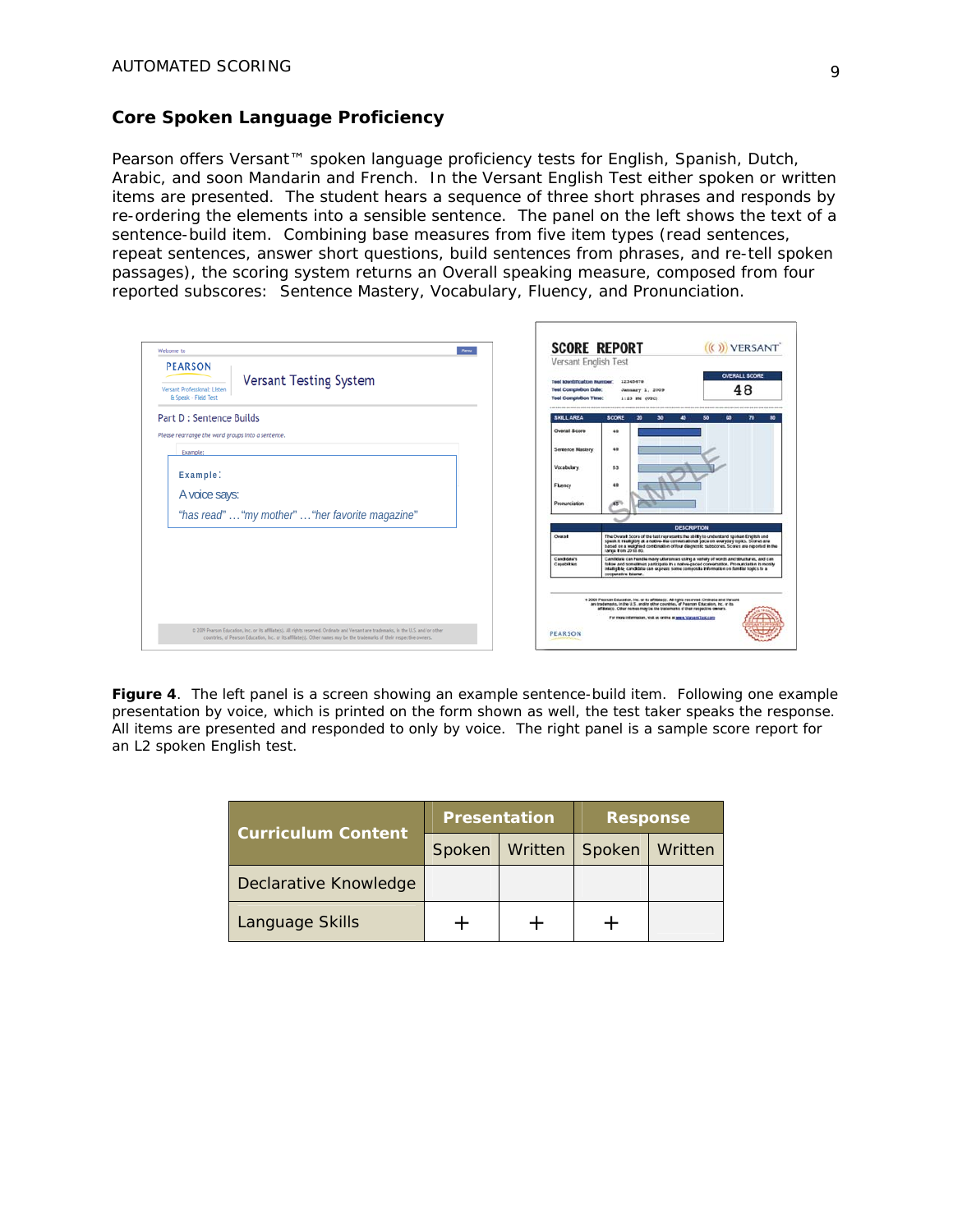# **Short Answer Scoring for Science Concepts**

Short answer science questions are scored automatically for the Maryland state assessments. Students read a text on a scientific question and write an answer after reading the relevant text. Shown here on the left is an example of a student's answer before reading a passage on magnetism. On the right is the same student's written response after reading the text. Short answers typically are between 5 and 50 words of text. The Pearson scoring engine returns partial- or whole-credit scores for science content. The technology can be broadly applied for any content domain requiring students to demonstrate their knowledge and explain their reasoning.



**Figure 5.** *An example of a science short answer. The answer on the left was given before reading the chapter on magnetism. The answer on the right was written after reading the chapter.* 

|                           | <b>Presentation</b> |         | <b>Response</b> |         |
|---------------------------|---------------------|---------|-----------------|---------|
| <b>Curriculum Content</b> | Spoken              | Written | Spoken          | Written |
| Declarative Knowledge     |                     |         |                 |         |
| Language Skills           |                     |         |                 |         |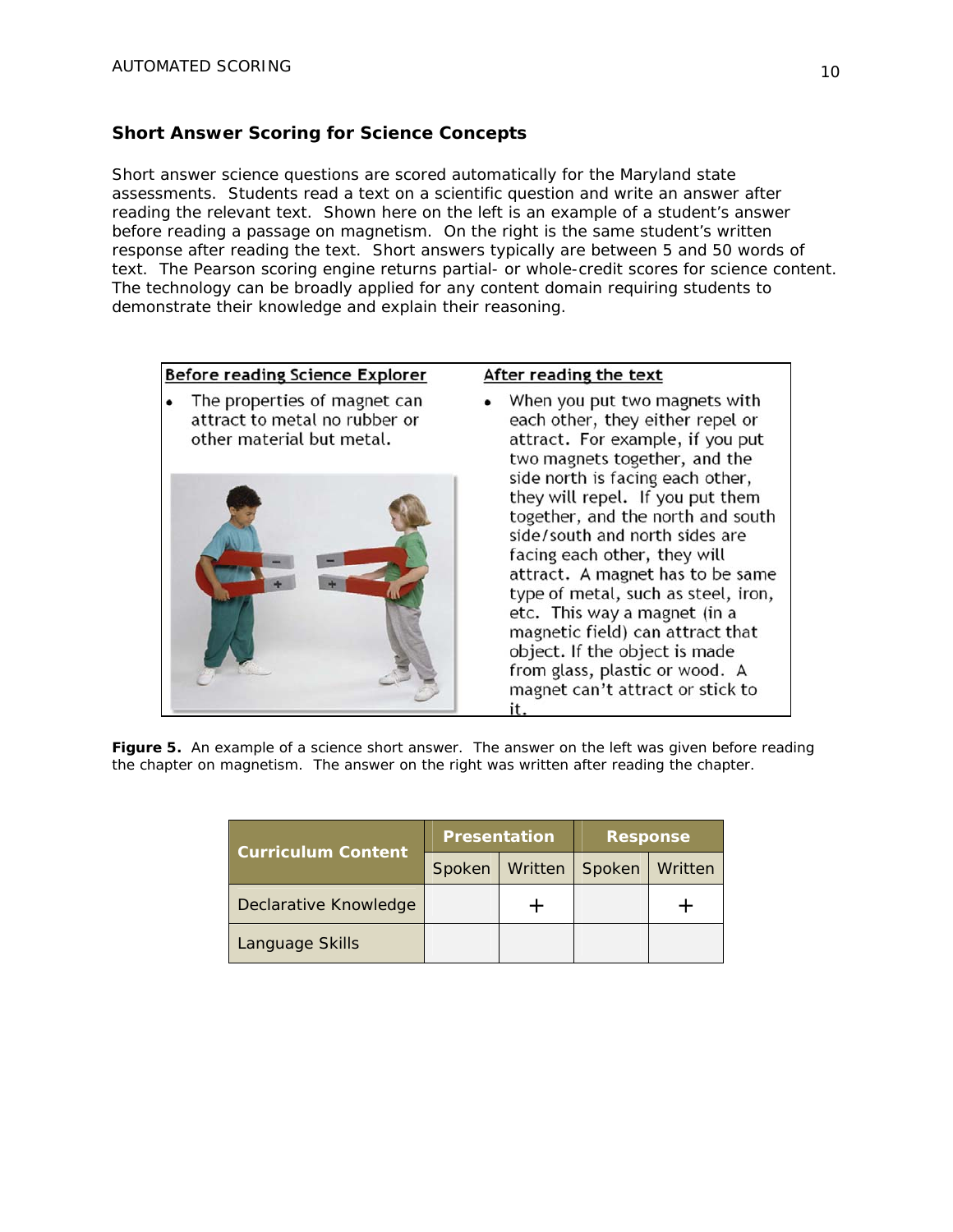# **Four-Skills Language Assessment for Career and College Readiness**

Two different four-skills tests assessing reading, writing, listening, and speaking implement a range of constructed response item types. One test is designed to qualify candidates for entry to academic programs, and the other is designed to qualify candidates for positions in business or in training programs for business.

Pearson's Knowledge Technologies group scores the *Pearson Test of English—Academic (PTE-A)*, which measures non-native speakers of English wishing to pursue higher education in English-speaking institutions. Depending on their length, written answers are scored by methods optimized for essays or for short answers. Spoken-response items are assessed for fluency and proficiency – again with somewhat different methods depending on the task. Test material was designed to reflect the kinds of language that are needed for university study. For example, in one type of item, a student hears a professor delivering a short lecture and is asked to give a spoken summary. Another item type asks for a one sentence written summary of an oral lecture snippet. The items measure language production, written and oral skills, pronunciation, and fluency among other language traits. For the response material elicited by this test, the average correlation between two human scorers was 0.87, while the correlation between a stable combined human score (a better estimate of the true score) and the machine score was 0.88.

Pearson's *Versant English Test–Professional* (Versant Pro) is another four skills test, which measures non-native speakers of English-speaking skills in the workplace. Versant Pro uses the same scoring technologies used in the PTE-A, but the test tasks reflect the kinds of language use needed in the commercial sector. For example, a test-taker reads a repair procedure as if to a customer, and composes emails addressing specific workplace issues. The items elicit language that provides evidence in support of reported score that cover:

| <b>Written Communication</b> | <b>Spoken Communication</b> |
|------------------------------|-----------------------------|
| <b>Skills</b>                | <b>Skills</b>               |
| OVERALL                      | OVERALL                     |
| Grammar                      | Sentence Mastery            |
| Vocabulary                   | Vocabulary                  |
| Organization                 | Fluency                     |
| Voice & Tone                 | Pronunciation               |
| Reading Comprehension        | Listening Comprehension     |
| Suggestions to improve       | Suggestions to improve      |

|                           | <b>Presentation</b> |         | <b>Response</b> |         |
|---------------------------|---------------------|---------|-----------------|---------|
| <b>Curriculum Content</b> | Spoken              | Written | Spoken          | Written |
| Declarative Knowledge     |                     |         |                 |         |
| Language Skills           |                     |         |                 |         |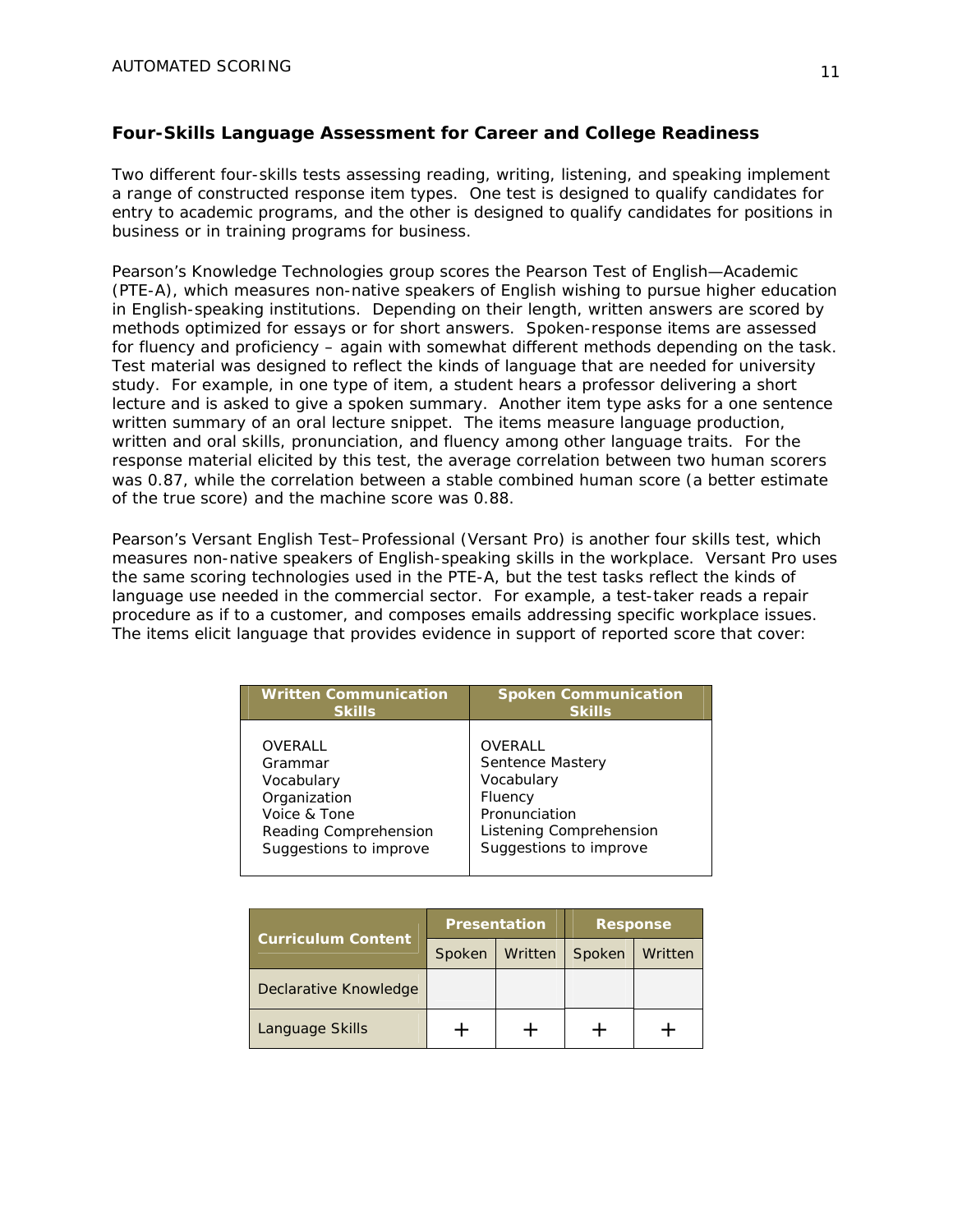When scoring *written* responses on the Versant Pro test, the average correlation between two human scorers was 0.98, equal to the correlation between a combined human score and the machine score: 0.98. For *spoken* responses on the Versant Pro test, the average correlation between two human scorers was 0.99, while the correlation between combined human score and the machine score was 0.95. The demonstrated accuracy of the PTE-A and the Versant Pro tests shows that KT's automated scoring technology can be used with confidence in complex high stakes assessments. Table 2 on the following page displays the item types presented in the Versant-Pro test.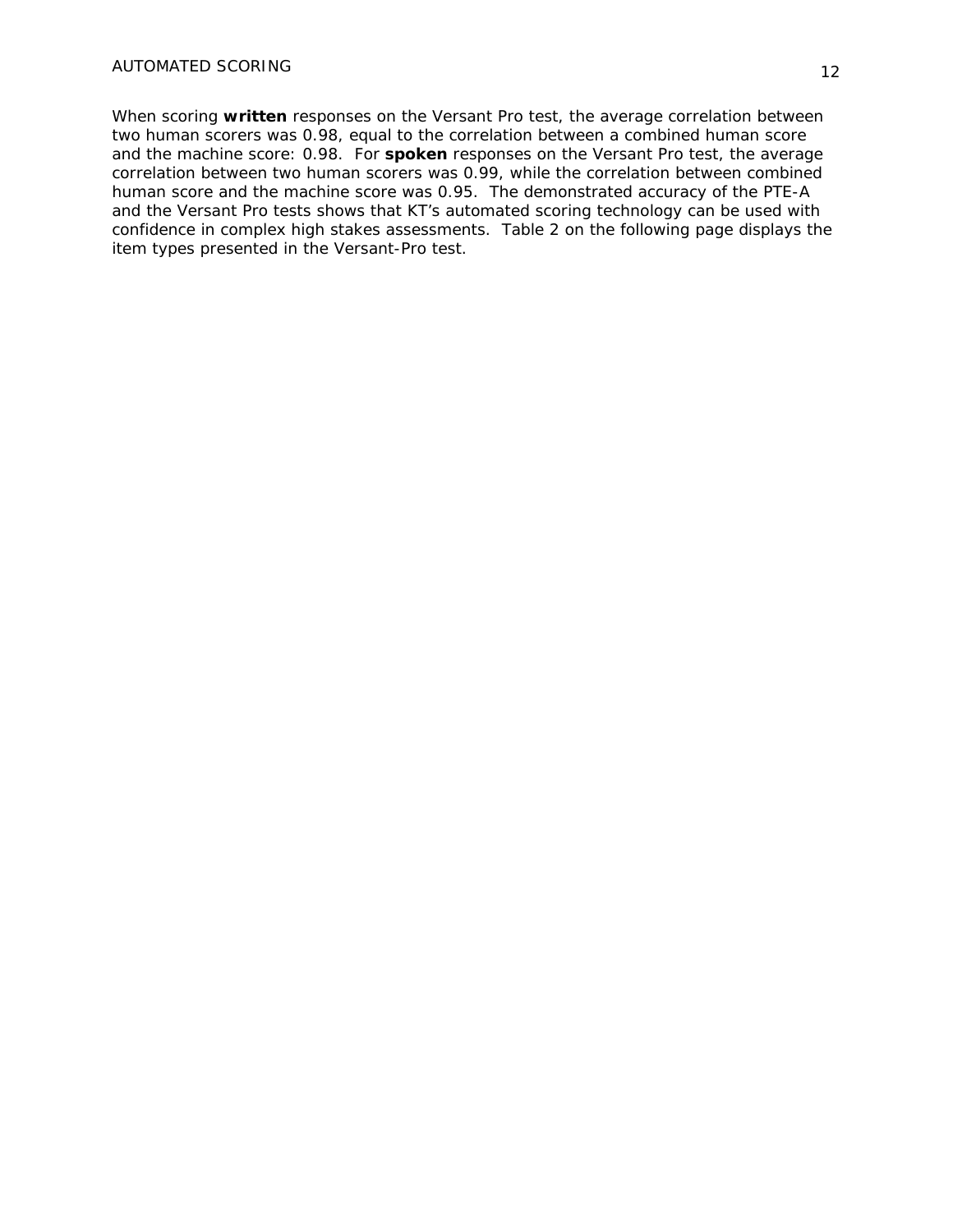| Task                                                   | <b>Task Description</b>                                                                                                                                                                                                                                     | <b>Examples</b>                                                                                                                                                                                                                                                                |  |  |  |
|--------------------------------------------------------|-------------------------------------------------------------------------------------------------------------------------------------------------------------------------------------------------------------------------------------------------------------|--------------------------------------------------------------------------------------------------------------------------------------------------------------------------------------------------------------------------------------------------------------------------------|--|--|--|
| WRITTEN A:<br><b>Typing</b>                            | Type a given passage exactly as displayed<br>in 60 seconds. Assesses typing speed and<br>accuracy.                                                                                                                                                          | Passage: For over 50 years, one car company<br>has been making a classic sports car. The car is<br>mostly handmade in western England(etc)                                                                                                                                     |  |  |  |
| WRITTEN B:<br>Sentence<br>Completion                   | A sentence appears with a missing word.<br>The test-taker has 25 seconds to fill the<br>blank with a fitting word.                                                                                                                                          | It's _______ tonight; bring your sweater.<br>The company was ______ over fifty years ago.<br>Hundreds of people ______ our grand opening.                                                                                                                                      |  |  |  |
| WRITTEN C:<br>Dictation                                | Listen to a sentence and type it exactly as<br>heard. 25 seconds is allotted to type the<br>sentence as accurately as possible.                                                                                                                             | Why didn't you ask him to leave a message?<br>We hope that this information has been helpful.<br>We don't ship to locations outside of Canada.                                                                                                                                 |  |  |  |
| WRITTEN D:<br>Passage<br>Reconstruction                | A short paragraph to be read appears on<br>the screen for 30 seconds, after which,<br>the paragraph disappears. In 90 seconds,<br>type a paraphrase with the main points<br>and as many details as possible.                                                | Example Paragraph: We remind all employees<br>that any problems with any of the office<br>equipment should be directed to the maintenance<br>department. Please  get the equipment<br>repaired as quickly as possible. Thank you.                                              |  |  |  |
| <b>WRITTEN E:</b><br><b>Email Writing</b>              | Read a description of a workplace<br>situation and in nine minutes compose an<br>appropriate email in reply. The reply must<br>include three specific themes that are<br>supplied to the test-taker as well as<br>original supporting ideas for each theme. | Workplace Situation: You work for a non-profit<br>organization that supports small businesses. You<br>have been contacted by Mr. Roberts, who is<br>interested in learning more about the<br>organization. Include as themes: business<br>network, newsletter, annual meeting. |  |  |  |
| <b>SPEAKING A:</b><br><b>Read Aloud</b>                | Read a passage aloud for 30 seconds.<br>Candidates may not be able to finish<br>reading the entire passage in 30 seconds,<br>but this is not counted against them.                                                                                          | Many offices are becoming more and more<br>diverse in the current  successful work<br>environment is to appreciate each also embrace<br>diversity rather than deny differences between<br>people.                                                                              |  |  |  |
| <b>SPEAKING B:</b><br>Repeats                          | Repeat each sentence word-for-word. The<br>sentences are presented in approximate<br>order of increasing difficulty.                                                                                                                                        | It took a lot longer than expected.<br>Come to my office after class if you need help.<br>People know how easy it is to get lost in thought.                                                                                                                                   |  |  |  |
| <b>SPEAKING C:</b><br><b>Short Answer</b><br>Questions | Listen to spoken questions and then<br>answer each question with a single word<br>or short phrase.                                                                                                                                                          | How many sides does a triangle have?<br>How many months are in a year and a half?<br>Either Larry or Susan had to go, but Susan<br>couldn't. Who went?                                                                                                                         |  |  |  |
| <b>SPEAKING D:</b><br><b>Sentence Builds</b>           | Listen to a sequence of three short<br>phrases and then rearrange them into a<br>sentence.                                                                                                                                                                  | my boss / to California / moved<br>the prices range / to thirty dollars / from fifteen                                                                                                                                                                                         |  |  |  |
| <b>SPEAKING E:</b><br><b>Story Retelling</b>           | Listen to a story and then describe what<br>happened in your own words.                                                                                                                                                                                     | Paul planned on taking the late flight out of the<br>city. He wasn't sure whether it would be possible<br>because it was snowing quite hard. In the end,<br>the flight was cancelled because there was ice on<br>the runway.                                                   |  |  |  |
| SPEAKING F:<br>Response<br>Selection                   | Listen to a sentence followed by three<br>possible responses, then select the<br>response that is most appropriate.                                                                                                                                         | Our profit last year was higher than expected.<br>A: Great, let's celebrate.<br>B: That's too bad.<br>C: We lost a lot last year.                                                                                                                                              |  |  |  |
| SPEAKING G:<br>Conversations                           | Listen to a conversation between two<br>speakers and then give replies to<br>comprehension questions.                                                                                                                                                       | Speaker1: How was the business trip?<br>Speaker2: There was a storm the whole time.<br>Speaker1: That sounds terrible.<br>Q: What happened during the business trip?                                                                                                           |  |  |  |
| <b>SPEAKING H:</b><br>Passage<br>Comprehension         | After listening to a spoken passage,<br>answer three comprehension questions<br>about the passage.                                                                                                                                                          | Q1: What problem did George have at the store?<br>Q2: Why did George go to the shoe department?<br>Q3: What did George decide to do after he saw<br>the note on the door?                                                                                                      |  |  |  |

**Table 2**: *Item tasks used in Versant-Pro with examples.*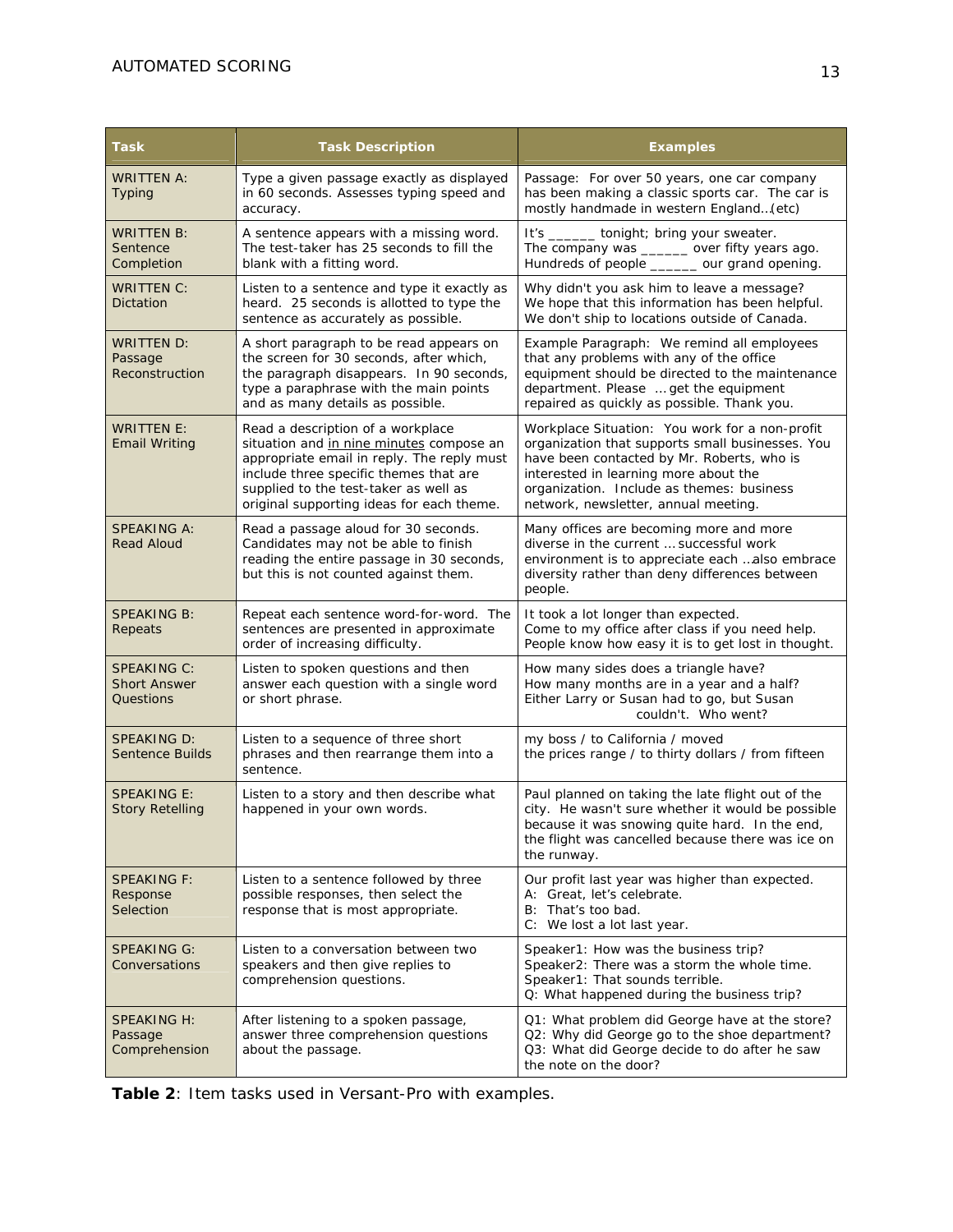# **Expression Manipulation with an Equation Editor**

Using an equation editor, a student can perform unconstrained editing to express a response as a single fraction or as a sum of two fractions. Each criterion is scored independently—whether the student has removed the radical from the denominator, and whether the student's response is equivalent and contributes to the cumulative score. The lower panel shows the assessment criteria used for this problem.

When problem responses can take a variety of forms as in the example, automated scoring is more reliable than human scoring.

| Prev                                                           | <b>Math Item Browser</b><br><b>Rubric</b><br>Grade<br><b>Menu</b><br><b>Next</b><br><b>New</b>                                             |  |  |  |  |  |
|----------------------------------------------------------------|--------------------------------------------------------------------------------------------------------------------------------------------|--|--|--|--|--|
|                                                                | Score: 3 of 3<br>Algebra I O1.d Properties of rational expressions                                                                         |  |  |  |  |  |
| Rewrite the following expression using a rational denominator. |                                                                                                                                            |  |  |  |  |  |
|                                                                | $\frac{\sqrt{2}+\sqrt{6}}{\sqrt{3}} = \frac{\sqrt{6}}{3} + \frac{3\sqrt{2}}{3}$<br>Correct. Press New for another problem of this<br>type. |  |  |  |  |  |
|                                                                | $-1$<br>$-+$<br>口干量<br>$\mathbb{R}$ $\times$ $\blacksquare$                                                                                |  |  |  |  |  |
| <b>Score</b>                                                   | <b>Description</b>                                                                                                                         |  |  |  |  |  |
|                                                                | Completely correct                                                                                                                         |  |  |  |  |  |
|                                                                | Correct numerator(s)                                                                                                                       |  |  |  |  |  |
|                                                                | Radical removed from denom correctly                                                                                                       |  |  |  |  |  |
| $\Omega$                                                       | Radical removed from denom incorrectly                                                                                                     |  |  |  |  |  |
| $\Omega$                                                       | Neither numerator/denom correct                                                                                                            |  |  |  |  |  |
| ?                                                              | Incomplete or invalid expression                                                                                                           |  |  |  |  |  |

**Figure 6.** *Screen shot of a math item that uses MathQuery's editor interface and scoring against a rubric.*

|                           | <b>Presentation</b> |                 |                            | <b>Response</b> |                 |                         |
|---------------------------|---------------------|-----------------|----------------------------|-----------------|-----------------|-------------------------|
| <b>Curriculum Content</b> | Graphic<br>Info     | Written<br>Text | Equation and/or<br>Graphic | Graphic<br>Info | Written<br>Text | Eq. & Graphic<br>Editor |
| <b>Mathematics</b>        |                     |                 |                            |                 |                 |                         |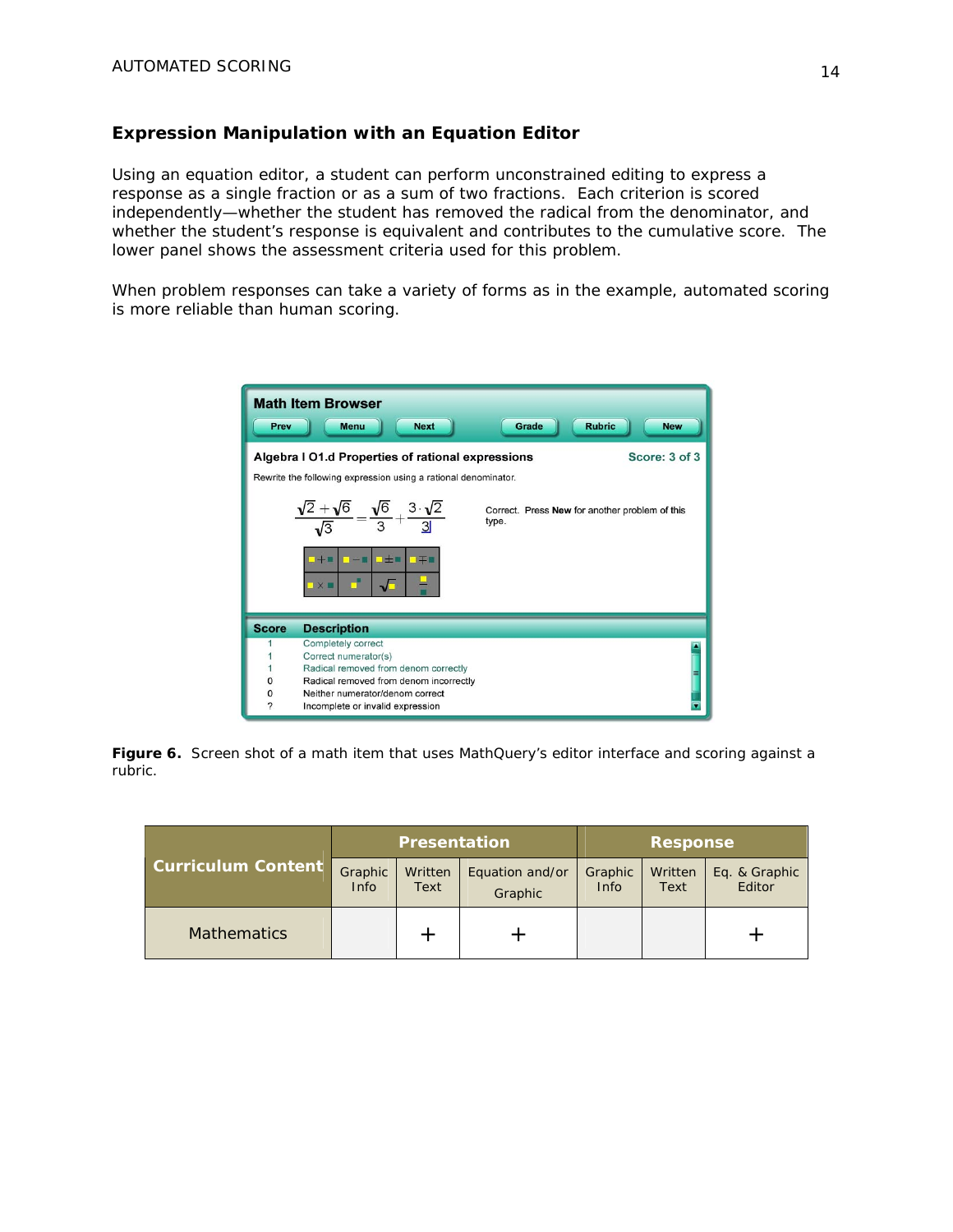# **Graphing Steps to Represent an Equation**

Pearson's MathQuery<sup>™</sup> supports math representations by using manipulatives that are designed specifically to capture the data that MathQuery needs. With graphing problems, for example, MathQuery can evaluate whether a curve is increasing or decreasing over specified intervals, and whether critical points like vertices, inflexion points, and axis intercepts are accurate to a specified tolerance (see Figure 7). In the example shown below, the system scores against a specified rubric returning three partial scores shown in the bottom panel.

Ongoing extensions to the MathQuery user interface will allow students to show and explain their work as they step through a computation, derivation, or proof, with evaluations at each student-identified stage of the process.

| Prev                                                                     | <b>Math Item Browser</b><br><b>Rubric</b><br><b>Next</b><br>Grade<br><b>Menu</b><br><b>New</b>                                                                                   |  |  |  |  |
|--------------------------------------------------------------------------|----------------------------------------------------------------------------------------------------------------------------------------------------------------------------------|--|--|--|--|
| Algebra I L1.c Graphing linear absolute value functions<br>Score: 2 of 3 |                                                                                                                                                                                  |  |  |  |  |
|                                                                          | Plot the absolute value function                                                                                                                                                 |  |  |  |  |
| $B -$<br>$y = 2   x + 1  $<br>ĥ.                                         |                                                                                                                                                                                  |  |  |  |  |
|                                                                          | Enter three points on the graph, including all<br>4<br>critical points, if any.<br>$-8$ $-6$ $-4$ $-20$<br>$\frac{1}{2}$<br>Ġ.<br>$\dot{8}$<br>$-2 -$<br>$-4-$<br>$-6-$<br>$-8-$ |  |  |  |  |
| <b>Score</b>                                                             | <b>Description</b>                                                                                                                                                               |  |  |  |  |
| 1<br>0<br>1                                                              | Curve shape<br>Critical points located<br>Concavity                                                                                                                              |  |  |  |  |

**Figure 7***. An example of a graphing problem for which several aspects of the response can be independently scored.* 

|                           | <b>Presentation</b> |                 |                            | <b>Response</b> |                 |                         |
|---------------------------|---------------------|-----------------|----------------------------|-----------------|-----------------|-------------------------|
| <b>Curriculum Content</b> | Graphic<br>Info     | Written<br>Text | Equation and/or<br>Graphic | Graphic<br>Info | Written<br>Text | Eq. & Graphic<br>Editor |
| <b>Mathematics</b>        |                     |                 |                            |                 |                 |                         |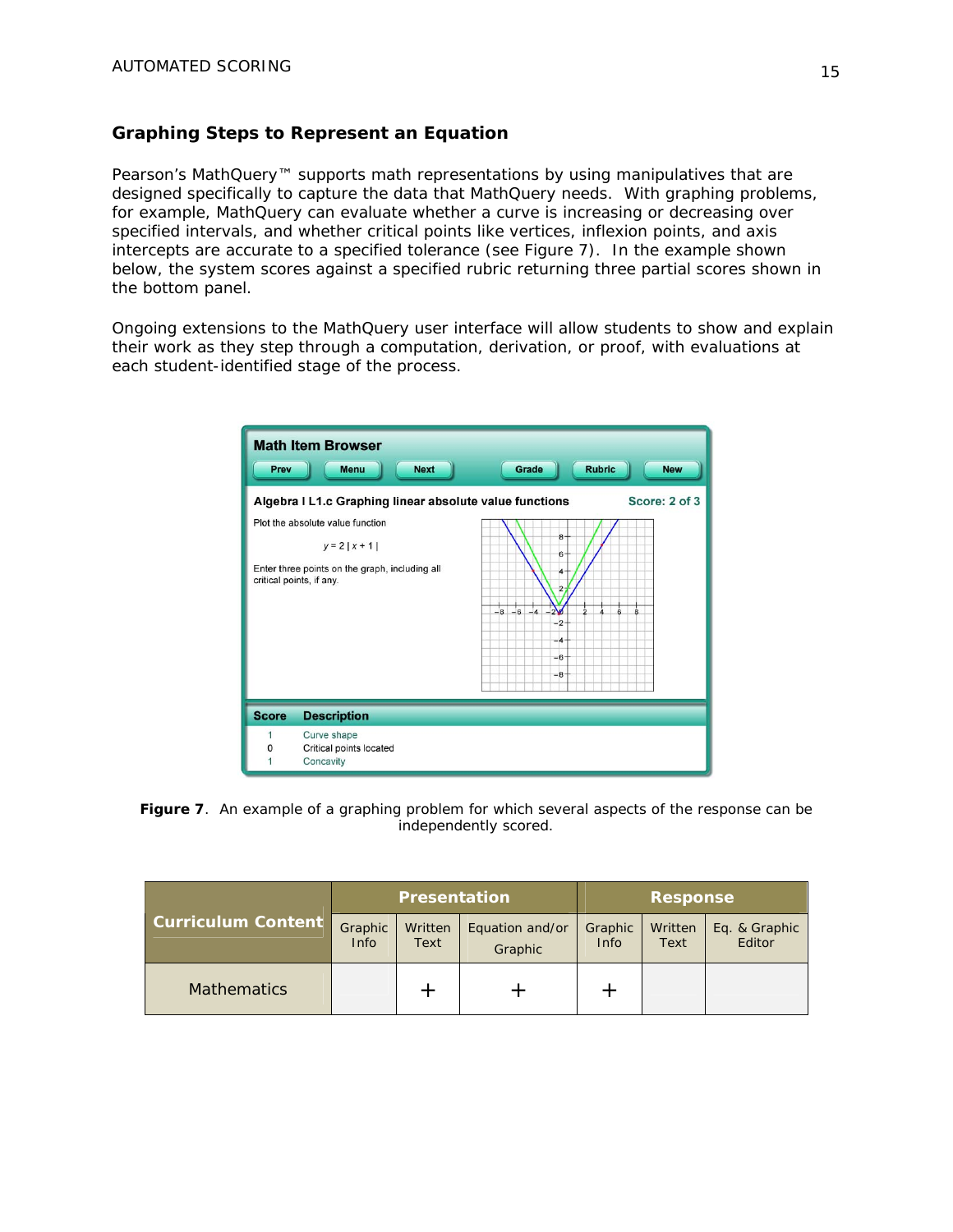# Scoring Technologies

## **Scoring Writing**

The following table displays four item types that are scored automatically in Pearson tests and/or instructional products. The item types differ in range of expected response, in data requirements during development, and in the traits measured.

| <b>I tem Type</b>                             | <b>Response</b><br>Length in<br><b>Words</b>     | <b>Typical Data</b><br><b>Requirements for</b><br>development | <b>Measures Returned</b>                                                                           |
|-----------------------------------------------|--------------------------------------------------|---------------------------------------------------------------|----------------------------------------------------------------------------------------------------|
| Prompt-Specific Essays                        | 100-500                                          | 200-250 double-scored<br>student essays                       | Overall score, trait scores,<br>grammar & mechanics feedback                                       |
| Prompt Independent Essays<br>(general models) | 100-500                                          | Approximately<br>1000 essays per grade                        | Overall score, select trait scores,<br>grammar & mechanics feedback                                |
| <b>Short Answers</b>                          | 500 double-scored<br>$~10-60$<br>student answers |                                                               | Total or partial-credit content score                                                              |
| <b>Summaries</b>                              | 50-250                                           | Readings to be summarized<br>divided by major sections        | Content coverage score for each<br>section; checks copying, length,<br>redundancy and irrelevance. |

**Table 3**. *Characteristics of writing item types that are currently automatically scored*

Generally, essays are scored with reference to two kinds of criteria: form and content, both of which can be viewed in smaller or larger pieces. KT is the inventor of content-based scoring (see Landauer, Foltz, & Laham, 1998; Foltz, Gilliam & Kendall, 2000; Landauer, Laham, & Foltz, 2002) and has developed many educational applications of content analysis. KT also scores the form and style of written material.

**Item-Specific Essay Scoring.** KT scores essays by using statistical models that are based on expression of knowledge and on command of linguistic resources. An essay's content is measured by Latent Semantic Analysis (LSA), a statistical semantic model invented by KT's principals in the late 1980s. LSA is now in wide use around the world in many applications in many languages, including internet search, psychological diagnosis, signals intelligence, educational and occupational assessment, and in basic studies of collaborative communication and problem solving. Note that development of specifically calibrated essay scoring requires collection of scored response examples to construct a specific scoring model.

LSA derives semantic models of English from an analysis of large volumes of text equivalent to all the reading a student may have done through high school (about 12 million words). LSA builds a co-occurrence matrix of words and their usage in paragraphs, then reduces the matrix by Singular Value Decomposition (SVD), a technique similar to factor analysis. KT typically uses 300 independent numbers to represent the meaning of each word or paragraph in English. The accuracy of the LSA meaning representation is indicated by machine-human correlations in rating the similarity of meaning between pairs of paragraphs and the similarity of meaning between pairs of words. Evidence confirms that LSA rates similarity of meaning 90% as well as two human raters agree with each other about word and paragraph meanings (Landauer Foltz & Laham, 1998).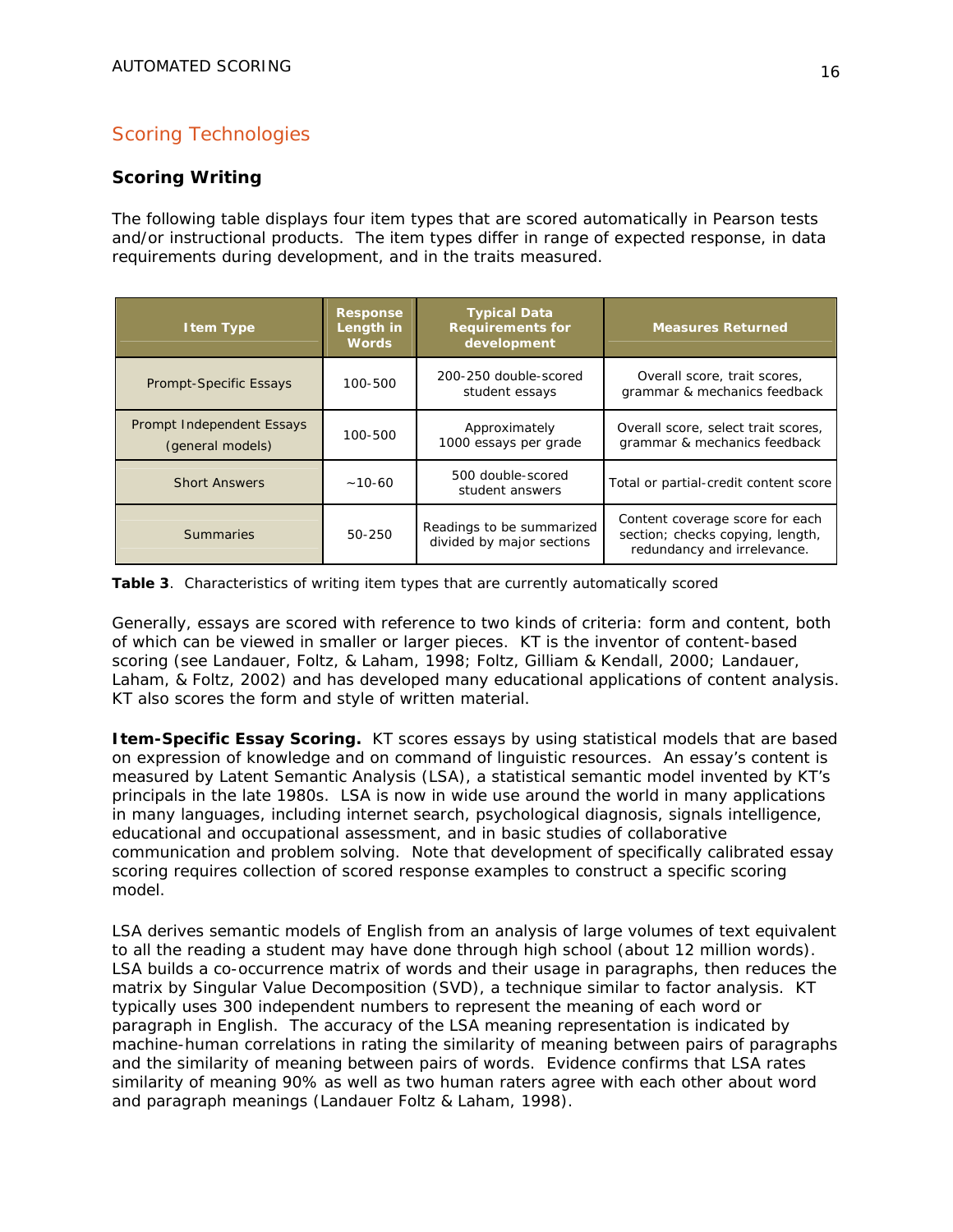Other automatically computed variables are used to score the form and stylistic aspects of essays. Pearson's automatic system matches teachers' scores of traits such as voice, organization, word choice, and prescribed grammar. Measures based on raw length of essays, sentences or paragraphs are seldom included unless explicitly called for by a test design and documented for users.

**Prompt Independent Scoring.** When educators are mainly interested in gauging the stylistic and mechanical aspects of writing, KT has developed a generalized grading method (prompt-independent scoring) that is calibrated on thousands of essays across multiple topics and prompts. Prompt-independent scoring is an active research focus at KT, as it is still somewhat less reliable (self-consistent) than prompt specific scoring. A great advantage remains for formative instructional use however, because with promptindependent scoring, teachers can easily author essay prompts that are tied to their own lesson plans and curriculum.

**Short Answer Responses.** Methods developed for scoring full essays need to be modified for short answer responses. In contrast with essays, the quality of short constructed responses is characterized more by word choice and the usage of specific terminology. To deal with these differences KT uses statistical classifiers and assessment-specific heuristics for treating ordering of events in a process or explanation to model each short answer. Compared to essay scoring the development of short-answer-response scoring requires more student data to reach the accuracy required for high stakes use. Based on research with the state of Maryland over five years, KT has found that about half to two thirds of the short-answer science items can be scored automatically with similar accuracies to human scorers. KT operates as a second scorer on those questions. For the remaining items, human scoring is used exclusively.

**Instructional Summary Scoring.** Summary writing lets students practice writing across content areas, providing instant content feedback by assessing their reading comprehension. The read, write, and revise cycle encourages students to reread, rethink and re-express those parts of the text that they have not yet fully understood. KT's summary feedback measures how well the student's writing has covered the content of each major section of a document by calculating the semantic similarity between the summary and each section of the text. Studies of its use in classrooms have shown that it produces improved reading comprehension and improved content writing when compared to students who did not receive automated feedback (Franzke et al. 2005).

# **Scoring Speaking**

Pearson's spoken language technology is based on the recognition of spoken material and an analysis of that material with reference to words and other linguistic structures identified in the response. Computer scoring of spoken material starts with an augmented form of output from a speech recognition system that typically is optimized for the item that prompted the spoken response. This output usually includes a set of base measurements and tags that are aligned with a text string. The base measures and tags include:

- 1. A text string that represents the sequence of words spoken, along with any disfluencies;
- 2. A sequence of other linguistic units (phones, part of speech tags, phrases, and clauses) aligned both with the words in the text string and with the acoustic signal;
- 3. Figures of merit for each linguistic unit, including its duration and pronunciation quality.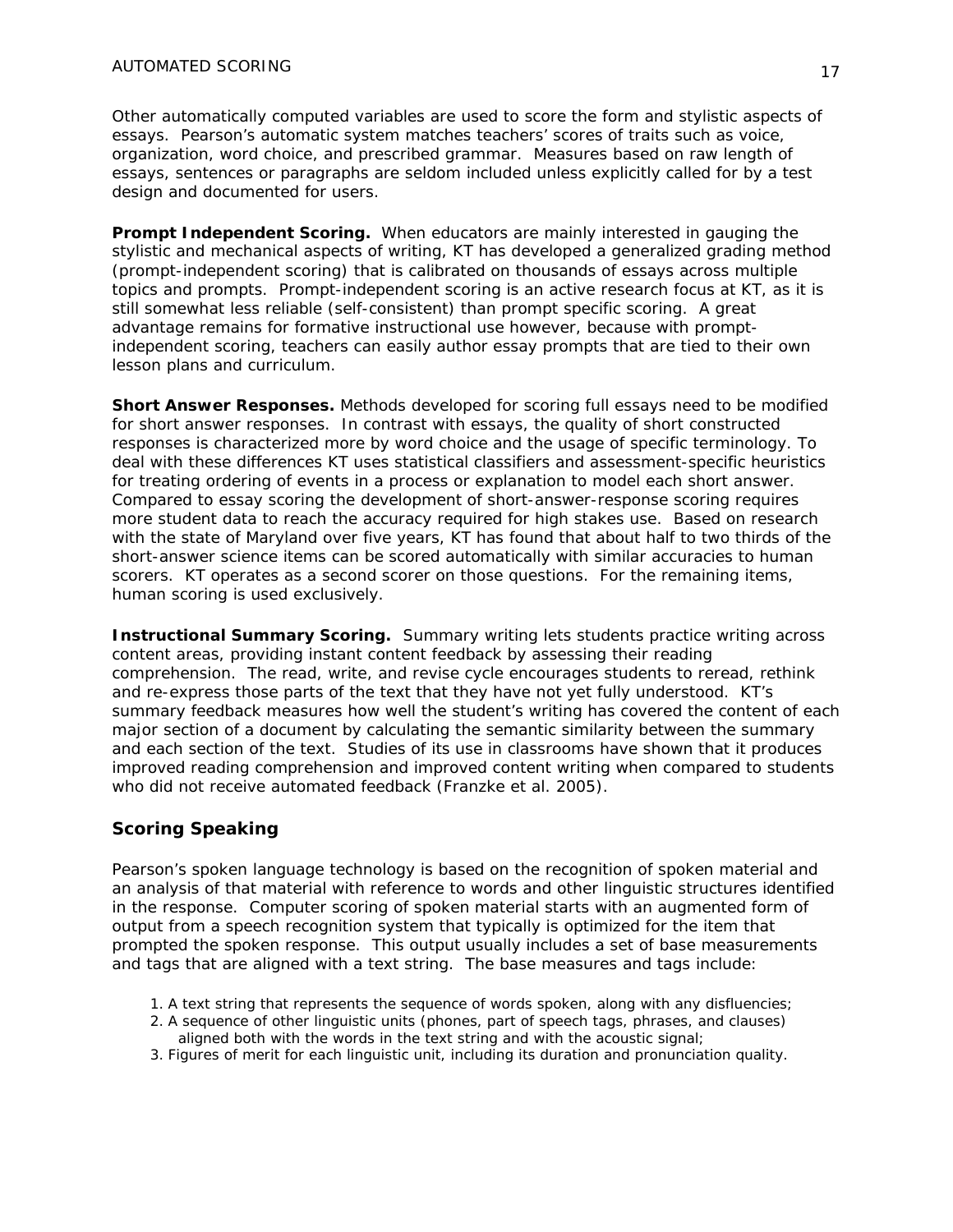From the base measures, computer scoring extracts many kinds of composite information:

- 1. Content, such as explicit or implicit propositions, and expository, procedural, or narrative sequencing;
- 2. Evidence of accepted word usage, collocation, and prescribed grammatical forms;
- 3. Prosodic information that conveys semantic focus and reflects comprehension.
- 4. Pronunciation and fluency for oral reading and second language assessment.

#### **Example: Language Proficiency Scoring**

Automated scoring for spoken language proficiency assessment is shown below.



**Figure 8**. *Top-level view of spoken language assessment technology.* 

A speech signal is picked up by a microphone and then processed by a speech recognition system that sends its output to scoring modules, which produce component scores that are combined into reported scores. When scoring second language proficiency, spoken response scoring focuses on the content of the speech, as well as the quality of the speaking. Content may include turn structure, pragmatic force, syntactic form and lexical choice. Scoring may also focus on qualities of the speech production itself such as its fluency and pronunciation, or it may combine content and quality aspects into a more general estimate of speaking ability. Current Pearson systems measure speaking ability in English, Spanish, and other languages by combining measures of linguistic and lexical structures with measures of fluency and pronunciation, returning scores with high consistency and accuracy. For example, the Versant Spanish Test, has a reliability of 0.98 and its scores correlate with certified interview tests with a coefficient of 0.92 (Bernstein, van Moere, & Cheng, 2010). Similarly, the spoken English responses from the Versant Professional test correlate with reference human scores at  $r = 0.95$ . More specific information on Pearson's scoring methods is described by Bernstein & Cheng (2008).

For summative assessment of spoken language ability, providing a variety of spoken tasks can return more accurate and reliable scores because the assessment is based on several minutes of speech and uses several independent sources of information. Four scores coming from the content and quality analyzers are schematized in Figure 9. These combine to produce an overall score that correlates closely with human summative judgments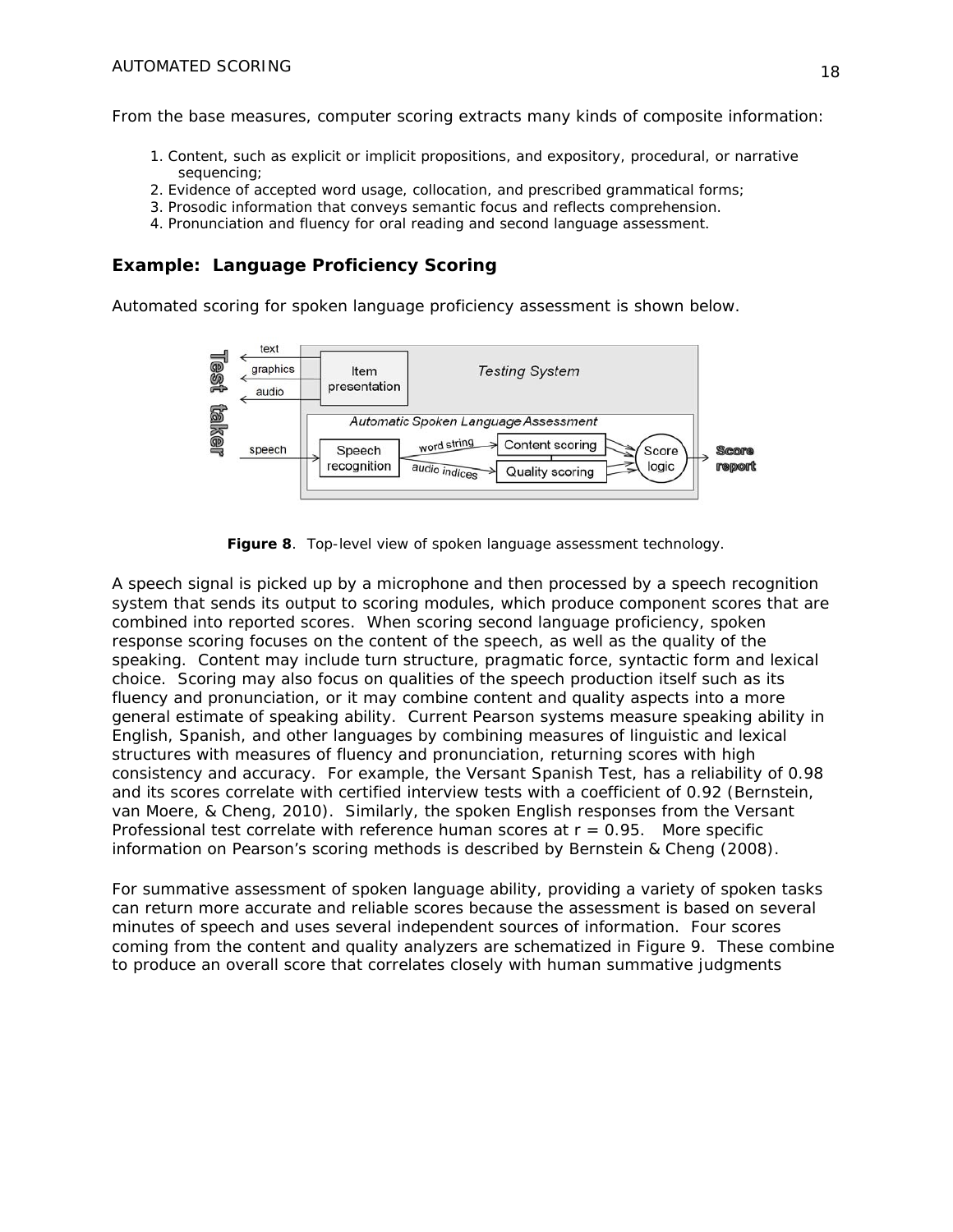

**Figure 9.** *One set of Pearson spoken language proficiency scores*

# **Scoring Math**

For mathematics, competency in math facts and operations is important, but real-world applications require a deeper understanding of mathematical principles that allows students to recognize what methods and operations are appropriate in different situations. Assessing these higher-order skills calls for performance tasks in which students are presented with a problem in context and have to determine which mathematical models are relevant, and further justify their reasoning.

Pearson's MathQuery (see Deland, 2007; Dooley, 2007; Hodgins et al., 2005) is a webbased environment that exercises and assesses critical thinking skills in math. These skills are best measured by multistep and real-world problems that can be solved more than one way and that can have multiple valid solutions that are not equivalent. MathQuery brings together technologies that display high-quality math notation and that allow student input of well-formed math responses. Criterion-based assessment algorithms automate important aspects of human scoring that go beyond numerical equivalence scoring. MathQuery generates and scores classes of algebraic and graphic problems using item schemas.

Figure 10 shows a sample floor-plan item in which students are asked to calculate the total area. MathQuery presents a floor plan, allows the student to enter an algebraic expression, and the scoring engine infers how the student calculated the area from the expression. Just evaluating the numeric value of the solution to see if it is correct, would shed no light on the problem solution process.

In this floor-plan example, MathQuery needs to determine which sub-expressions correspond to which sub-areas of the floor plan, which is done by pairing terms in the sum with particular sub-areas of the floor plan. In an instructional mode, the interface highlights areas in the diagram to help explain any errors found. MathQuery is able to perform this analysis because it captures and analyzes the expression structure provided by the student input. Note that in the floor-plan example, the student can solve the problem with either an additive or subtractive method (or a combination of both), which MathQuery can identify.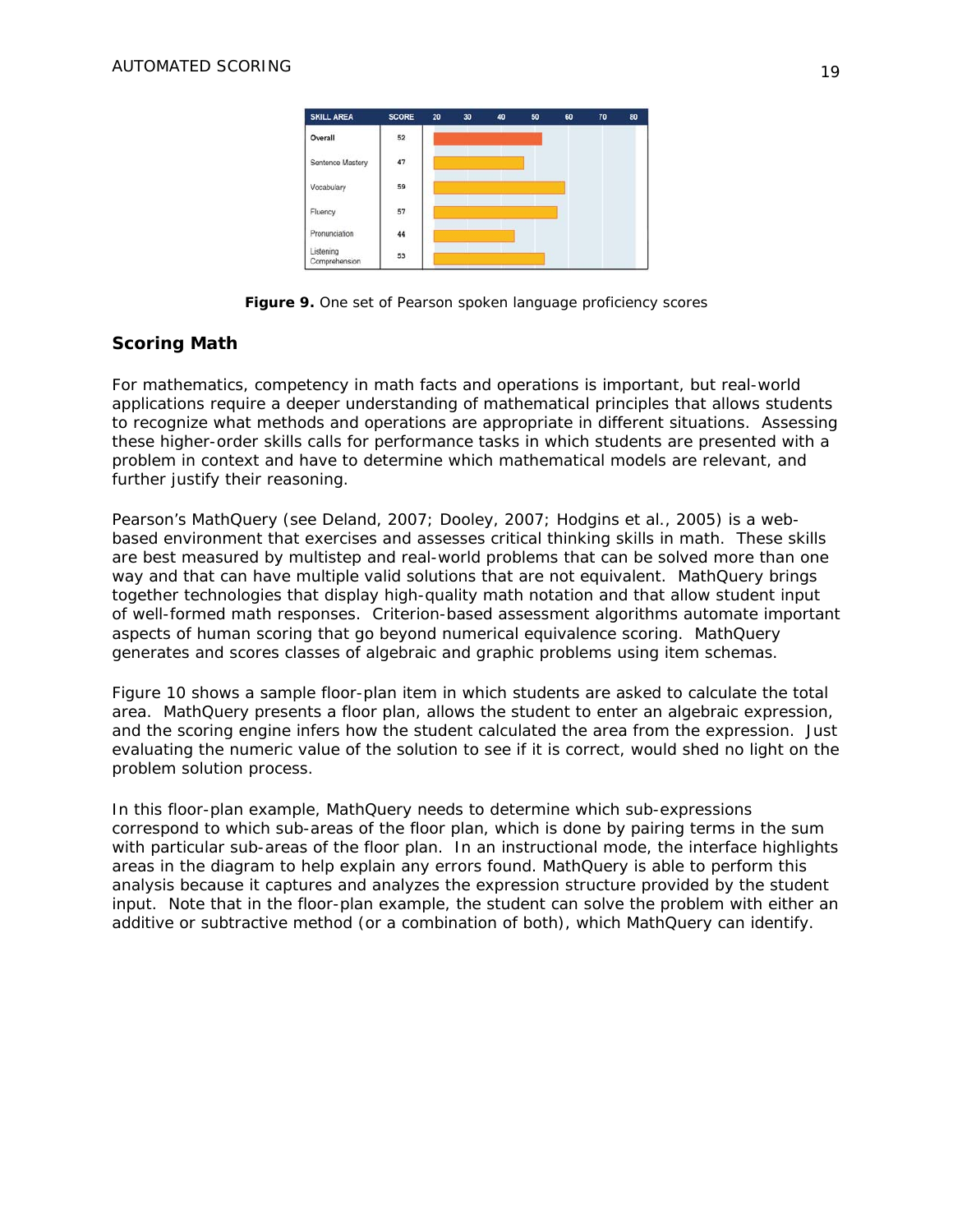| <b>Math Item Browser</b><br><b>Next</b><br>Prev<br><b>Menu</b>                                               | <b>Rubric</b><br>Grade<br><b>New</b>                                                                                                      |
|--------------------------------------------------------------------------------------------------------------|-------------------------------------------------------------------------------------------------------------------------------------------|
| <b>A3 ER Floor Plan</b><br>The figure below shows the floor plan of Mrs. Luna's living room and dining room. | Score: 0 of 1                                                                                                                             |
| 14 feet<br><b>Living Room</b><br>17 feet<br><b>Dining Room</b><br>Patio                                      | Incorrect. Correct your answer, or press New for<br>another problem of this type.<br>$14 \times 11 + 12 \times 17 + \frac{4 \times 4}{2}$ |
| <b>Scale</b><br>$-1$ foot                                                                                    |                                                                                                                                           |

**Figure 10.** *A MathQuery presentation to solve for the area of a floor-plan problem.* 

Note that this kind of math problem has multiple paths to the correct answer. In order to provide formative feedback and/or give partial credit, MathQuery analyzes the sequence of steps or the path to the solution. For mathematical expressions, MathQuery offers an equation editor that can be customized for different grade levels and content areas, so that pre-algebra students can easily express fractions, but are not overwhelmed by the functionality and symbols needed for calculus. In addition, the equation editor can correct input errors during response construction and if errors are not caught during input, MathQuery's assessment engine can accommodate input errors during grading by adapting the assessment criteria to the unexpected input.

# Summary and Outlook

Automated scoring technologies already provide reliable and accurate methods for assessment of many kinds of constructed responses. Current methods are scalable and practical, allowing the development of novel formative and interim assessment tools as well as integration into benchmark and summative tests. Ongoing research and development will expand the range of item types that can be scored as well as improve the reliability of existing methods.

Pearson has created technology for scoring constructed responses and has graded many millions of such responses over the last 15 years. This experience and technology shows that many requirements for teaching and assessing listening, speaking, reading, and writing skills with authentic assessments can now be met with automatic systems. Pearson has a prototype of automated scoring of multi-step mathematical problems. In order to refine the student interface and provide validity evidence, Pearson's equation editor and math semantics analyzer still need to be field tested and validated.

The written and spoken items described above are all operational. Each day, Pearson's computers process and score hundreds of thousands of spoken and written responses from around the world.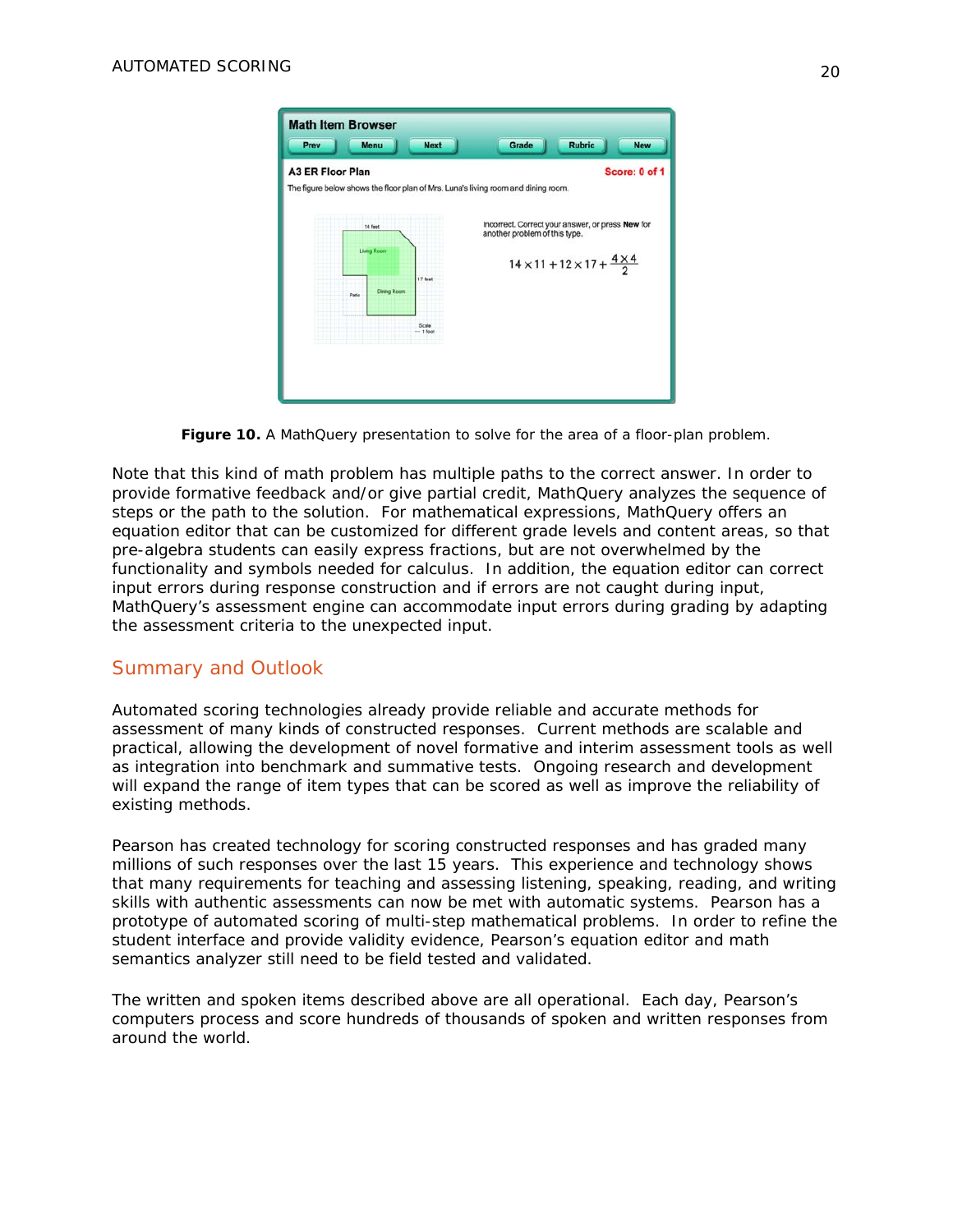Pearson's written technology is now used for operational scoring of:

- 1. College Board's ACCUPLACER test and the Pearson Test of English Academic,
- 2. Practice essays for publishers and test preparation companies,
- 3. Essays and summaries for Pearson's WriteToLearn product,
- 4. Short answers for Maryland science tests.

Pearson's spoken response scoring technology supports reading fluency assessment and spoken language proficiency measurement in four languages so far, including:

- 1. English for universities and companies in the U.S. and abroad,
- 2. Dutch for the Netherlands Ministry of Justice,
- 3. Spanish for the U.S. Border Patrol Academy,
- 4. Arabic for the Army's Defense Language Institute.

Pearson's Knowledge Technology group looks forward to the opportunities and challenges to be met in the transformation of instruction and assessment in American schools.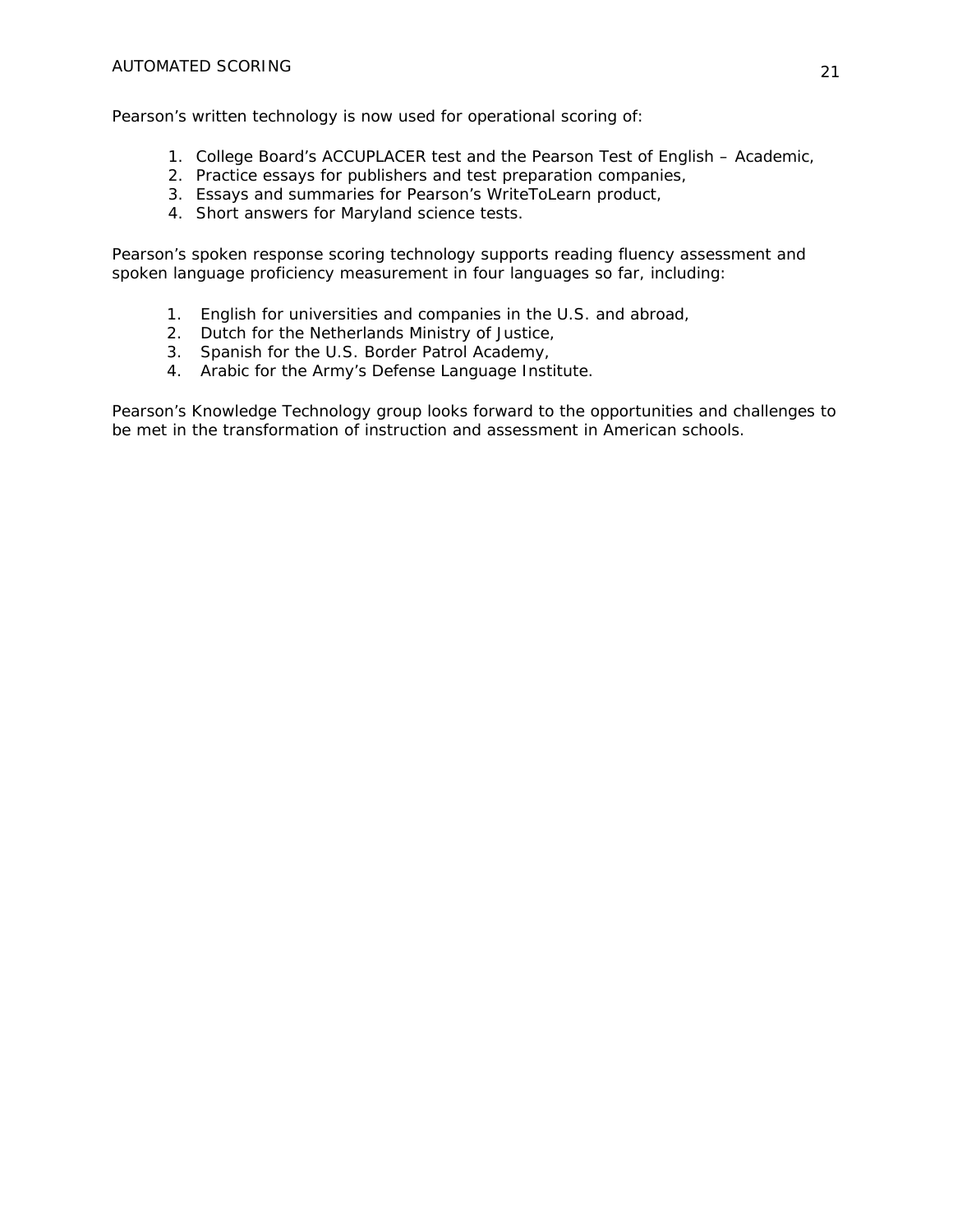#### References

- Balogh, J., Bernstein, J., Cheng, J., Townshend, B., and Suzuki, M. (2005). *Ordinate Scoring of FAN in NAAL Phase III: Accuracy Analysis.* Menlo Park, California: Ordinate Corporation. 61 pages. Project Final Report to NCES. Shorter version: 'Automatic evaluation of reading accuracy: Assessing machine scores". Paper presented at the *Speech and Language Technology in Education Workshop*, (2007) Farmington, PA.
- Bernstein, J., Suzuki, M., Cheng, J. and Pado, U. (2009). Evaluating diglossic aspects of an automated test of spoken modern standard Arabic.**.** *ISCA International Workshop on Speech and Language Technology in Education (SLaTE 2009).*
- Bernstein, J. and Cheng, J. (2008). "Logic, Operation, and Validation of the PhonePass SET-10 Spoken English Test," a chapter in V.M. Holland & F.P. Fisher, (Eds.) *Speech Technologies for Language Learning*. Lisse, NL: Swets & Zeitlinger.
- Bernstein, J., van Moere, A., and Cheng, J. (2010). Validating automated speaking tests. *Language Testing*, July, *27*, 355-377.
- Deland, D. (2007). An RIA Approach to Web Mathematics, presented at AMS/MAA Joint Mathematics Meeting, San Francisco, January 2010.
- Dooley, S. S. (2007). MathEX: A Direct-Manipulation Structural Editor for Compound XML Documents. In *Proceedings of the Mathematical User-Interfaces Workshop 2007*, Schloss Hagenberg, Linz, Austria.
- Downey, R., Bernstein, J. Cheng, J., and Rubin, D. (in preparation). Automating oral reading fluency for K-12 assessment.
- Foltz, P. W., Gilliam, S. and Kendall, S. (2000). Supporting content-based feedback in online writing evaluation with LSA. *Interactive Learning Environments, 8*(2), pp. 111-129.
- Franzke, M., Kintsch, E., Caccamise, D., Johnson, N., and Dooley, S. (2005), Computer Support for Comprehension and Writing. *Educational Computing Research*. 33(1), 53-80.
- Hodgins, W., Dooley, S., Duval, E., and Lewis, S. (2005). Learning Technology Standards Committee (LTSC), *IEEE Standard for Learning Technology–Extensible Markup Language (XML) Schema Definition Language Binding for Learning Object Metadata* Standard 1484.12.3-2005. New York: IEEE Computer Society.
- Landauer, T.K., Foltz, P. W., and Laham, D. (1998). An introduction to latent semantic analysis. *Discourse Processes, 25,* 259-284.
- Landauer, T. K., Laham, D., and Foltz, P. W. (2002). Automated scoring and annotation of essays with the Intelligent Essay Assessor. In M.D. Shermis and J. C. Burstein (Eds.) *Automated essay scoring: A cross-disciplinary perspective.* Mahwah, NJ: Lawrence Erlbaum Associates, Publishers.
- Topol, B. Olson, J. and Roeber, E. (2011). *The cost of new higher quality assessments: A comprehensive analysis of the potential costs for future state assessments*. Stanford Center for Opportunity Policy in Education.